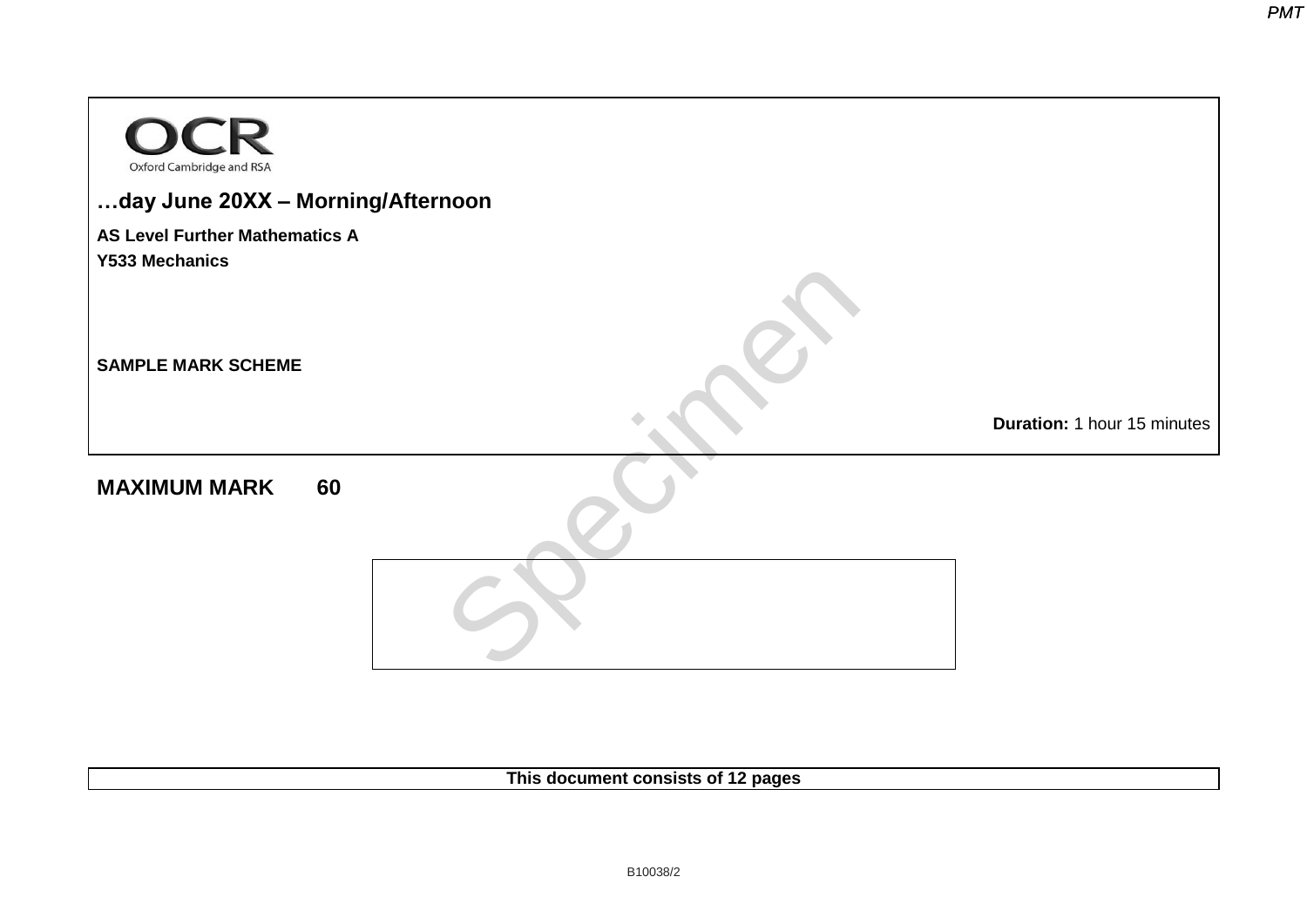### **Text Instructions**

### **1. Annotations and abbreviations**

| <b>Annotation in scoris</b>     | <b>Meaning</b>                                                                             |
|---------------------------------|--------------------------------------------------------------------------------------------|
| $\sqrt{2}$ and $\bm{x}$         |                                                                                            |
| <b>BOD</b>                      | Benefit of doubt                                                                           |
| FT                              | Follow through                                                                             |
| <b>ISW</b>                      | Ignore subsequent working                                                                  |
| M <sub>0</sub> , M <sub>1</sub> | Method mark awarded 0, 1                                                                   |
| A0, A1                          | Accuracy mark awarded 0, 1                                                                 |
| <b>B0, B1</b>                   | Independent mark awarded 0, 1                                                              |
| ${\rm SC}$                      | Special case                                                                               |
| $\wedge$                        | Omission sign                                                                              |
| <b>MR</b>                       | Misread                                                                                    |
| Highlighting                    |                                                                                            |
|                                 |                                                                                            |
| Other abbreviations in          | <b>Meaning</b>                                                                             |
| mark scheme                     |                                                                                            |
| E1                              | Mark for explaining a result or establishing a given result                                |
| $dep*$                          | Mark dependent on a previous mark, indicated by *                                          |
| cao                             | Correct answer only                                                                        |
| oe                              | Or equivalent                                                                              |
| rot                             | Rounded or truncated                                                                       |
| soi                             | Seen or implied                                                                            |
| <b>WWW</b>                      | Without wrong working                                                                      |
| AG                              | Answer given                                                                               |
| awrt                            | Anything which rounds to                                                                   |
| BC                              | By Calculator                                                                              |
| DR                              | This question included the instruction: In this question you must show detailed reasoning. |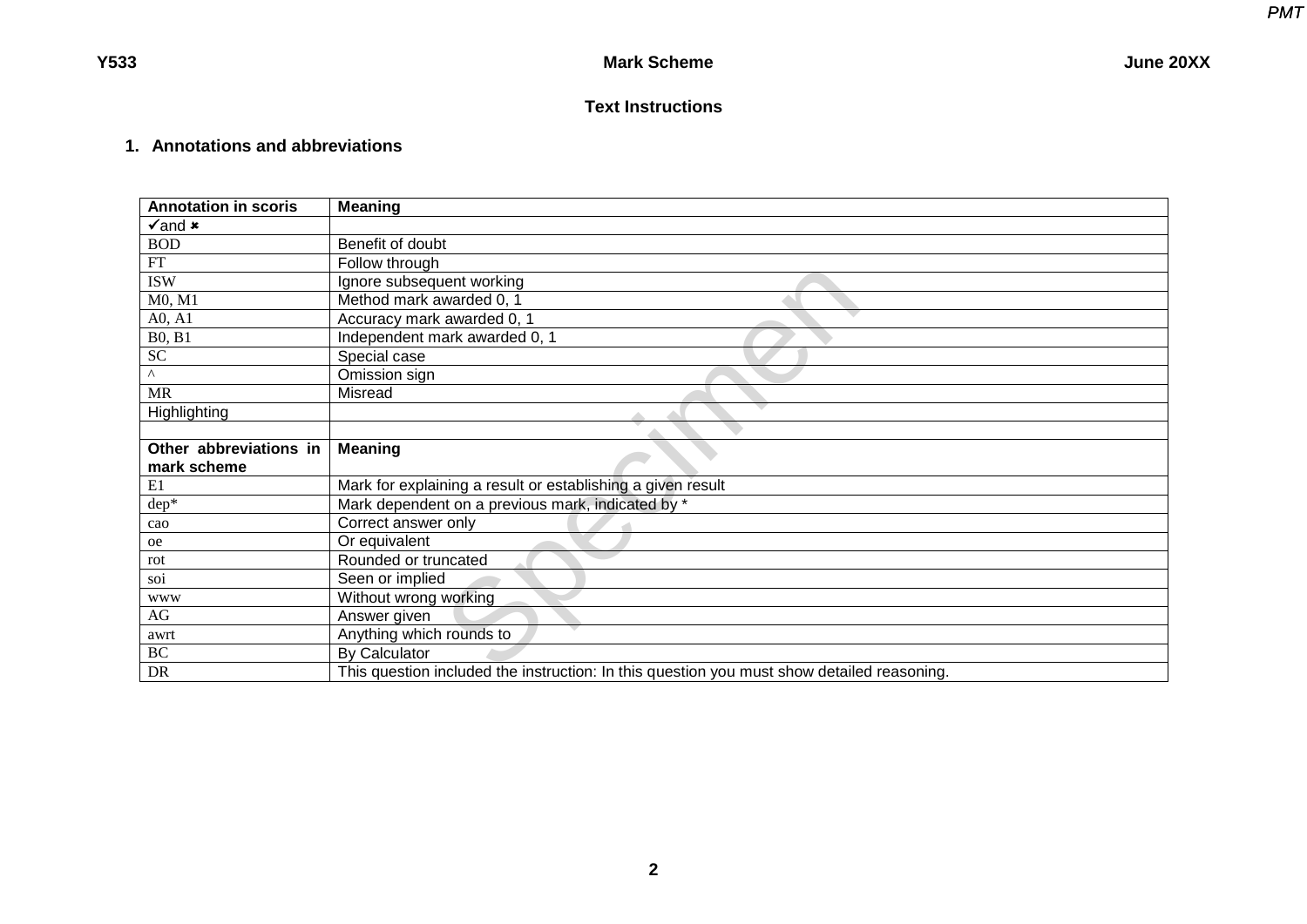### **2. Subject-specific Marking Instructions for AS Level Further Mathematics A**

- a Annotations should be used whenever appropriate during your marking. The A, M and B annotations must be used on your standardisation scripts for responses that are not awarded either 0 or full marks. It is vital that you annotate standardisation scripts fully to show how the marks have been awarded. For subsequent marking you must make it clear how you have arrived at the mark you have awarded.
- b An element of professional judgement is required in the marking of any written paper. Remember that the mark scheme is designed to assist in marking incorrect solutions. Correct solutions leading to correct answers are awarded full marks but work must not be judged on the answer alone, and answers that are given in the question, especially, must be validly obtained; key steps in the working must always be looked at and anything unfamiliar must be investigated thoroughly. Correct but unfamiliar or unexpected methods are often signalled by a correct result following an apparently incorrect method. Such work must be carefully assessed. When a candidate adopts a method which does not correspond to the mark scheme, escalate the question to your Team Leader who will decide on a course of action with the Principal Examiner. If you are in any doubt whatsoever you should contact your Team Leader.
- c The following types of marks are available.

### **M**

A suitable method has been selected and *applied* in a manner which shows that the method is essentially understood. Method marks are not usually lost for numerical errors, algebraic slips or errors in units. However, it is not usually sufficient for a candidate just to indicate an intention of using some method or just to quote a formula; the formula or idea must be applied to the specific problem in hand, e.g. by substituting the relevant quantities into the formula. In some cases the nature of the errors allowed for the award of an M mark may be specified. ninar or unexpected methods are otten signalied by a correct reference a candidate adopts a method which does not correspond of action with the Principal Examiner.<br>
Specifical divided to the specific problem in the method

### **A**

Accuracy mark, awarded for a correct answer or intermediate step correctly obtained. Accuracy marks cannot be given unless the associated Method mark is earned (or implied). Therefore M0 A1 cannot ever be awarded.

### **B**

Mark for a correct result or statement independent of Method marks.

### **E**

Mark for explaining a result or establishing a given result. This usually requires more working or explanation than the establishment of an unknown result.

Unless otherwise indicated, marks once gained cannot subsequently be lost, e.g. wrong working following a correct form of answer is ignored. Sometimes this is reinforced in the mark scheme by the abbreviation isw. However, this would not apply to a case where a candidate passes through the correct answer as part of a wrong argument.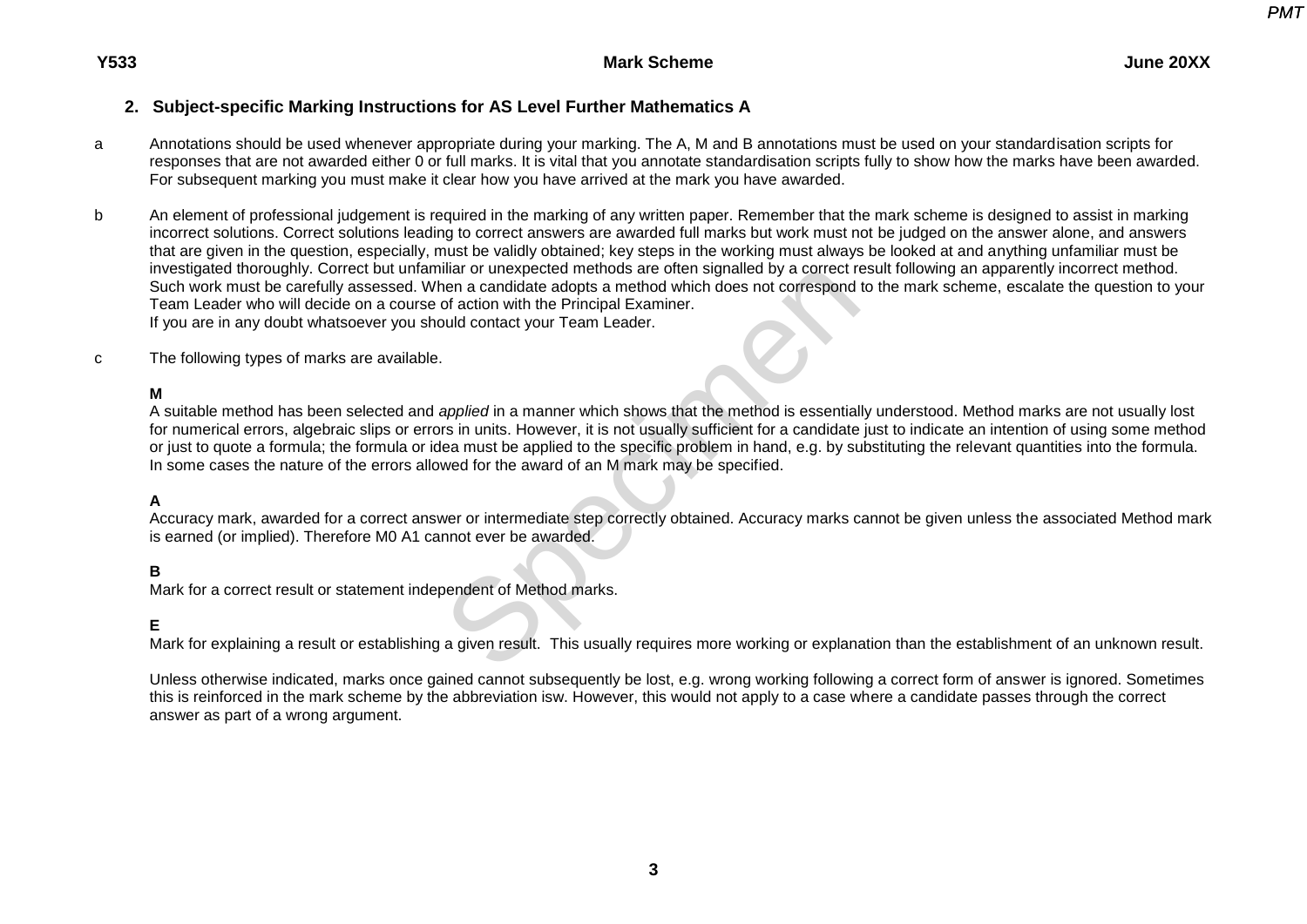- d When a part of a question has two or more 'method' steps, the M marks are in principle independent unless the scheme specifically says otherwise; and similarly where there are several B marks allocated. (The notation 'dep\*' is used to indicate that a particular mark is dependent on an earlier, asterisked, mark in the scheme.) Of course, in practice it may happen that when a candidate has once gone wrong in a part of a question, the work from there on is worthless so that no more marks can sensibly be given. On the other hand, when two or more steps are successfully run together by the candidate, the earlier marks are implied and full credit must be given.
- e The abbreviation FT implies that the A or B mark indicated is allowed for work correctly following on from previously incorrect results. Otherwise, A and B marks are given for correct work only – differences in notation are of course permitted. A (accuracy) marks are not given for answers obtained from incorrect working. When A or B marks are awarded for work at an intermediate stage of a solution, there may be various alternatives that are equally acceptable. In such cases, what is acceptable will be detailed in the mark scheme. If this is not the case please, escalate the question to your Team Leader who will decide on a course of action with the Principal Examiner.

Sometimes the answer to one part of a question is used in a later part of the same question. In this case, A marks will often be 'follow through'. In such cases you must ensure that you refer back to the answer of the previous part question even if this is not shown within the image zone. You may find it easier to mark follow through questions candidate-by-candidate rather than question-by-question.

- f Unless units are specifically requested, there is no penalty for wrong or missing units as long as the answer is numerically correct and expressed either in SI or in the units of the question (e.g. lengths will be assumed to be in metres unless in a particular question all the lengths are in km, when this would be assumed to be the unspecified unit.) We are usually quite flexible about the accuracy to which the final answer is expressed; over-specification is usually only penalised where the scheme explicitly says so. When a value is given in the paper only accept an answer correct to at least as many significant figures as the given value. This rule should be applied to each case. When a value is not given in the paper accept any answer that agrees with the correct value to 2 s.f. Follow through should be used so that only one mark is lost for each distinct accuracy error, except for errors due to premature approximation which should be penalised only once in the examination. There is no penalty for using a wrong value for *g*. E marks will be lost except when results agree to the accuracy required in the question. able will be elatered in the math scheme. It this is not the case<br>on with the Principal Examiner.<br>Sestion is used in a later part of the same question. In this case<br>to the answer of the previous part question even if this
- g Rules for replaced work: if a candidate attempts a question more than once, and indicates which attempt he/she wishes to be marked, then examiners should do as the candidate requests; if there are two or more attempts at a question which have not been crossed out, examiners should mark what appears to be the last (complete) attempt and ignore the others. NB Follow these maths-specific instructions rather than those in the assessor handbook.
- h For a genuine misreading (of numbers or symbols) which is such that the object and the difficulty of the question remain unaltered, mark according to the scheme but following through from the candidate's data. A penalty is then applied; 1 mark is generally appropriate, though this may differ for some papers. This is achieved by withholding one A mark in the question. Marks designated as cao may be awarded as long as there are no other errors. E marks are lost unless, by chance, the given results are established by equivalent working. 'Fresh starts' will not affect an earlier decision about a misread. Note that a miscopy of the candidate's own working is not a misread but an accuracy error.
- i If a calculator is used, some answers may be obtained with little or no working visible. Allow full marks for correct answers (provided, of course, that there is nothing in the wording of the question specifying that analytical methods are required). Where an answer is wrong but there is some evidence of method, allow appropriate method marks. Wrong answers with no supporting method score zero. If in doubt, consult your Team Leader.
- j If in any case the scheme operates with considerable unfairness consult your Team Leader.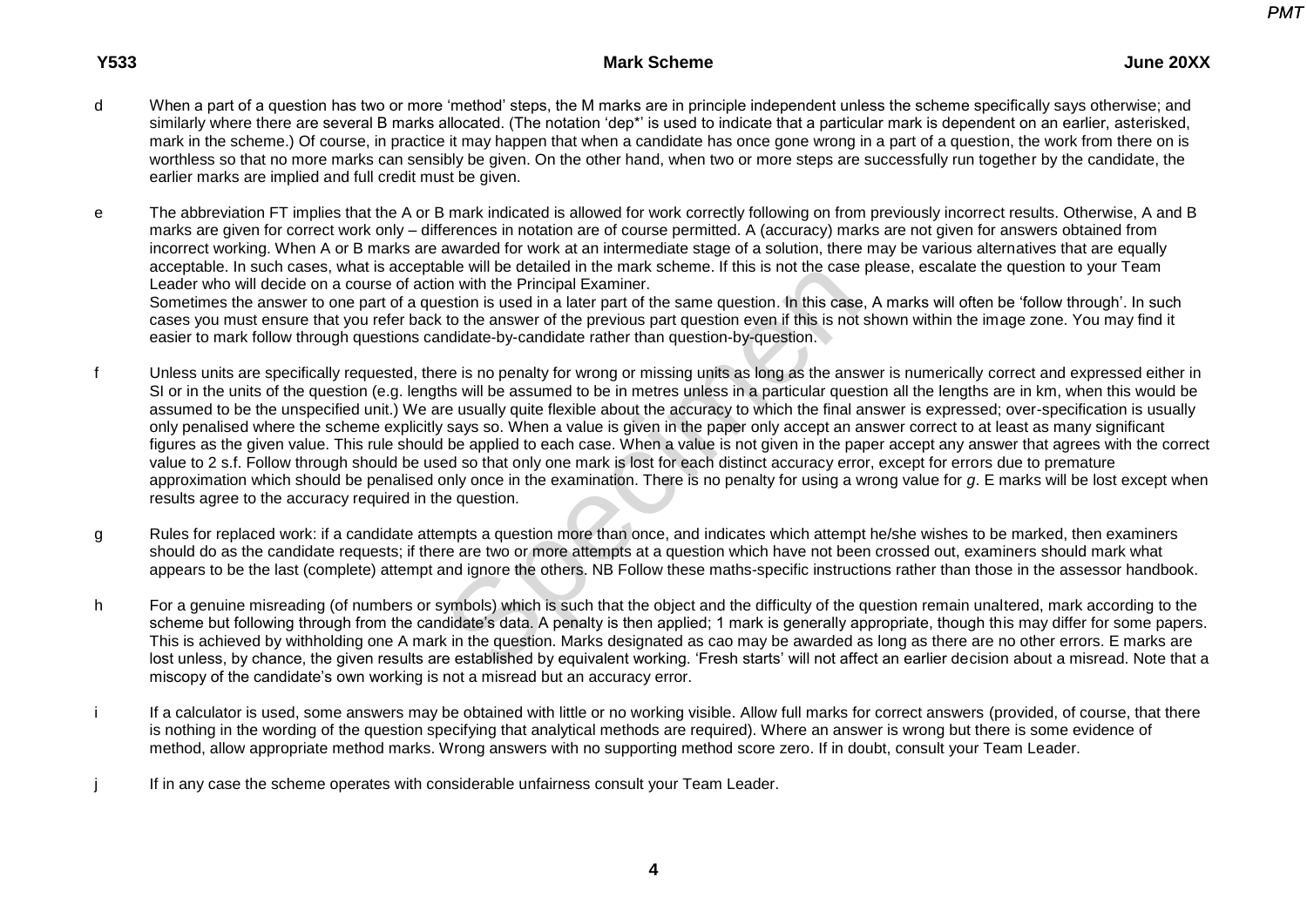|                | Question | <b>Answer</b>                                                                 | <b>Marks</b>   | AOs      | <b>Guidance</b>                                              |                                |
|----------------|----------|-------------------------------------------------------------------------------|----------------|----------|--------------------------------------------------------------|--------------------------------|
| $\mathbf{1}$   | (i)      | $\frac{2\pi}{1}$ = 2.4                                                        | <b>B1</b>      | 1.1a     |                                                              |                                |
|                |          |                                                                               |                |          |                                                              |                                |
|                |          | Using $v = r\omega = 3.93 \text{ m s}^{-1}$                                   | <b>M1A1</b>    | 1.1, 1.1 |                                                              | 3.9269908                      |
|                |          |                                                                               | $[3]$          |          |                                                              |                                |
| $\mathbf{1}$   | (ii)     | $a = \frac{v^2}{1.5} = \frac{\left(\frac{5}{4}\pi\right)^2}{1.5}$             | M1             | 1.1      | Applying either $\frac{v^2}{m}$ or $r\omega^2$ with their v. |                                |
|                |          | $a = 10.3$                                                                    | ${\bf A1}$     | 1.1      | Magnitude, accept $10.3 \text{ ms}^{-2}$                     | 10.280837                      |
|                |          | The direction is towards the centre $O$                                       | B1             | 1.1      | May be awarded from incorrect a.                             |                                |
|                |          |                                                                               | $[3]$          |          |                                                              |                                |
| $\overline{2}$ | (i)      | Initial kinetic energy = $\frac{1}{2}(0.03)(4.2)^2$                           | B1             | 1.1      |                                                              | Allow $m$ used instead of 0.03 |
|                |          | At angle $\theta$ , potential energy =                                        | <b>B1</b>      | 3.3      |                                                              | Allow $m$ used instead of 0.03 |
|                |          | $-0.03g(0.8-0.8\cos\theta)$                                                   |                |          |                                                              |                                |
|                |          | $\frac{1}{2}(0.03)(4.2)^2 = -0.03g(0.8-0.8\cos\theta) + \frac{1}{2}(0.03)v^2$ | $\mathbf{M1}$  | 3.4      | Attempt at conservation of mechanical                        |                                |
|                |          |                                                                               |                |          | energy (correct number of terms) and                         |                                |
|                |          |                                                                               |                |          | rearranging to make $v^2$ the subject                        |                                |
|                |          | $v^2 = 33.32 - 15.68 \cos \theta$                                             | E <sub>1</sub> | 2.1      | www; AG at least one intermediate step                       |                                |
|                |          |                                                                               |                |          | must be shown                                                |                                |
| $\overline{2}$ | (ii)     | e.g. $v = 0 \implies \cos \theta = 2.125 > 1$ so never at rest                | $[4]$<br>E1    | 2.2a     | e.g. The speed of the bead at any point                      |                                |
|                |          |                                                                               |                |          | below the top of the circle must be higher                   |                                |
|                |          |                                                                               |                |          | than its initial speed because the bead has                  |                                |
|                |          |                                                                               |                |          | lost PE and thus gained KE                                   |                                |
|                |          |                                                                               | $[1]$          |          |                                                              |                                |
| $\overline{2}$ | (iii)    | $v^2 = 33.32 - 15.68 \times (-1)$                                             | $\mathbf{M1}$  | 1.1      | Setting $\cos \theta = -1$ and solving for v                 |                                |
|                |          | $v = 7$                                                                       | ${\bf A1}$     | 1.1      |                                                              |                                |
|                |          |                                                                               | $[2]$          |          |                                                              |                                |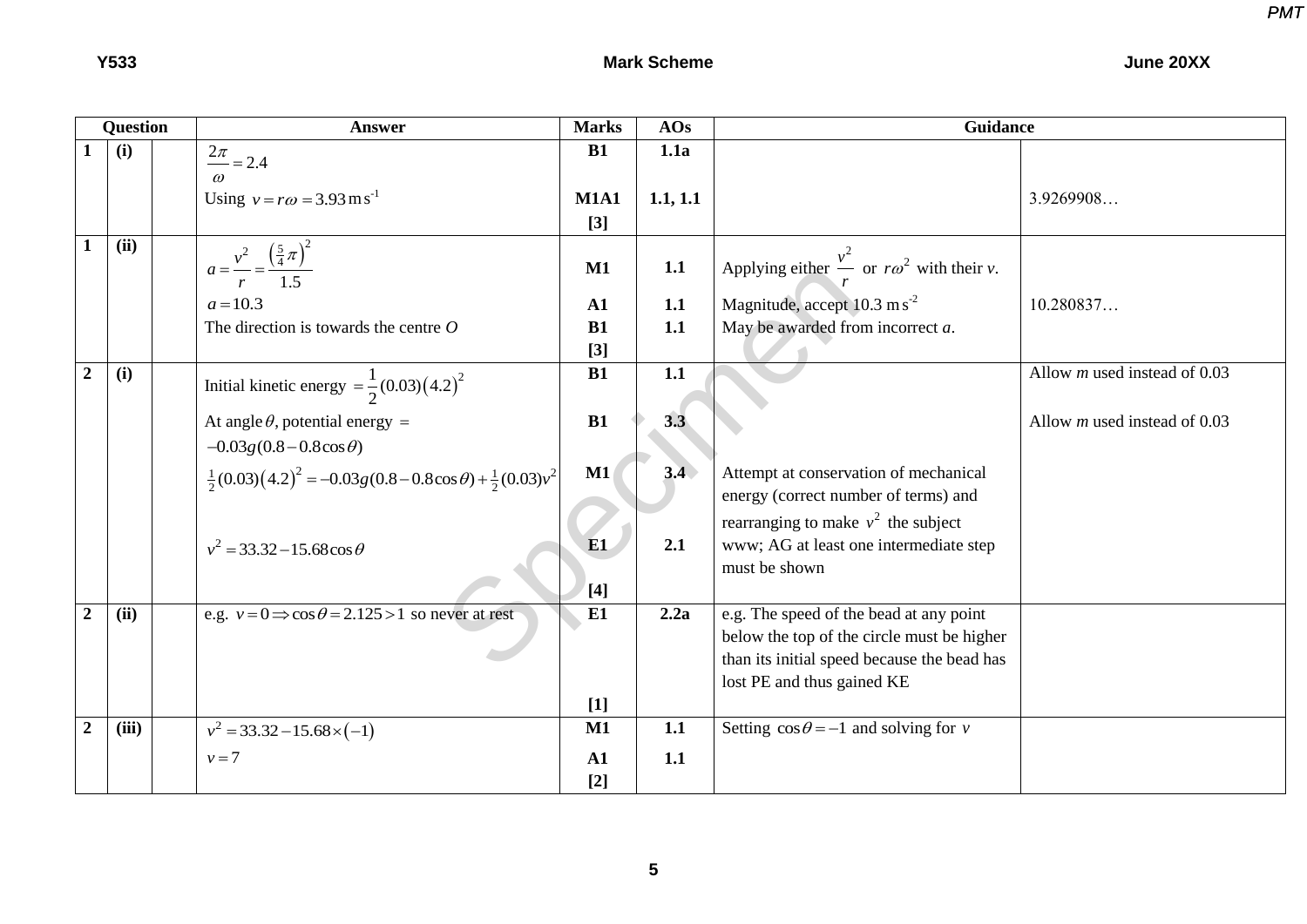### **Y533 Mark Scheme June 20XX**

|  |  | <b>June 20XX</b> |
|--|--|------------------|
|  |  |                  |

|                         | <b>Question</b> | Answer                                                                                                        | <b>Marks</b>   | AOs              | <b>Guidance</b>                             |                |
|-------------------------|-----------------|---------------------------------------------------------------------------------------------------------------|----------------|------------------|---------------------------------------------|----------------|
| $\mathbf{3}$            | (i)             | $\rho = ML^{-3}$                                                                                              | <b>B1</b>      | 1.2              | Allow $ML^{-3}$                             |                |
|                         |                 |                                                                                                               | $[1]$          |                  |                                             |                |
| $\overline{\mathbf{3}}$ | (ii)            | $T = (ML^{-3})^{\alpha} (LT^{-2})^{\beta} (L^2)^{\gamma} = M^{\alpha} L^{-3\alpha+\beta+2\gamma} T^{-2\beta}$ | $\mathbf{M1}$  | 3.3              |                                             |                |
|                         |                 | $M : \alpha = 0$                                                                                              | B1             | 1.1              | For $\alpha = 0$                            |                |
|                         |                 | $L: -3\alpha + \beta + 2\gamma = 0$                                                                           |                |                  |                                             |                |
|                         |                 | $T: -2\beta = 1$                                                                                              |                |                  |                                             |                |
|                         |                 |                                                                                                               | $\mathbf{M1}$  | 3.4              | Setting up equations and solving            |                |
|                         |                 | $\beta = -\frac{1}{2}$                                                                                        |                |                  | simultaneously to find $\beta$ and $\gamma$ |                |
|                         |                 | $\gamma = \frac{1}{4}$                                                                                        | A1             | 1.1              | For $\beta$ and $\gamma$ correct            |                |
|                         |                 |                                                                                                               |                |                  |                                             |                |
|                         |                 |                                                                                                               | $[4]$          |                  |                                             |                |
|                         | (iii)           | $T = C g^{-\frac{1}{2}} A^{\frac{1}{4}}$                                                                      | $\mathbf{M1}$  | 1.1              | Substituting values into their equation for |                |
|                         |                 |                                                                                                               |                |                  |                                             |                |
|                         |                 | 2.76                                                                                                          | ${\bf A1}$     | 3.5c             |                                             | $C = 2.755472$ |
| $\mathbf{3}$            | (iv)            | e.g. According to this model the period is                                                                    | $[2]$<br>$*E1$ | 2.2 <sub>b</sub> | e.g. It is possible that the period is      |                |
|                         |                 | independent of the density                                                                                    |                |                  | dependent on another (unknown) quantity     |                |
|                         |                 |                                                                                                               |                |                  |                                             |                |
|                         |                 | e.g. Because $\alpha = 0$                                                                                     | dep*E1         | 3.5 <sub>b</sub> | e.g. because the value of C may depend      |                |
|                         |                 |                                                                                                               |                |                  | on a variable that was not considered       |                |
|                         |                 |                                                                                                               | $[2]$          |                  |                                             |                |
|                         |                 |                                                                                                               |                |                  |                                             |                |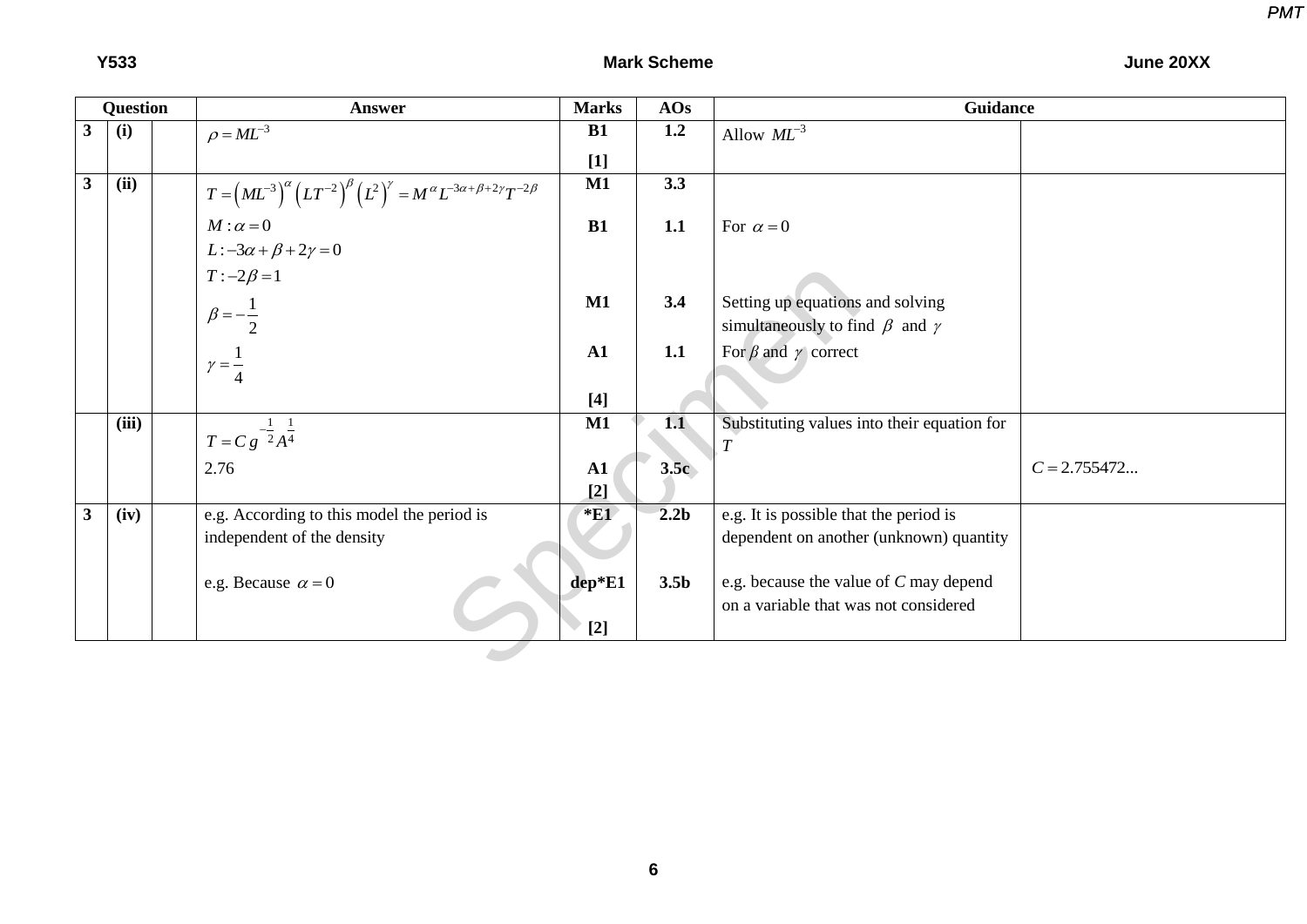### **Y533 Mark Scheme June 20XX**

|                         | Question | Answer                                                                             | <b>Marks</b>       | AOs  | <b>Guidance</b>                            |                                                        |
|-------------------------|----------|------------------------------------------------------------------------------------|--------------------|------|--------------------------------------------|--------------------------------------------------------|
| $\overline{\mathbf{4}}$ | (i)      | $\boldsymbol{P}$<br>or $\frac{P}{20}$ seen<br>15                                   | B1                 | 1.1a | Use of tractive force $T = \frac{P}{T}$    |                                                        |
|                         |          | $\boldsymbol{P}$<br>$-225k = 1250(0.54)$ or<br>$\overbrace{\phantom{13333}}$<br>15 | $\mathbf{M1}$      | 3.3  | Attempt to use N2L once                    | Can be with $T$ for $M1$<br>N2L is Newton's second law |
|                         |          | $\boldsymbol{P}$<br>$-400k = 1250(0.3)$<br>$\frac{1}{20}$                          |                    |      |                                            |                                                        |
|                         |          | $rac{P}{15}$<br>$-225k = 1250(0.54)$                                               | ${\bf A1}$         | 1.1  |                                            |                                                        |
|                         |          | $-400k = 1250(0.3)$<br>$\frac{1}{20}$                                              | ${\bf A1}$         | 1.1  |                                            |                                                        |
|                         |          |                                                                                    | $\mathbf{M1}$      | 3.4  | Attempt to solve for $P$ or $k$ BC         |                                                        |
|                         |          | $k = 0.568$                                                                        | ${\bf A1}$         | 1.1  |                                            | 0.567567                                               |
|                         |          | $P = 12040 W$                                                                      | A1<br>$[7]$        | 1.1  |                                            | 12040.540                                              |
| $\overline{\mathbf{4}}$ | (ii)     | $kv^2 = \frac{15000}{15000}$<br>$\mathcal V$                                       | $*$ M1             | 2.2a |                                            |                                                        |
|                         |          | $v^3 = \frac{15000}{15000}$<br>0.567                                               | dep*M1             | 3.4  | Substituting their $k$ and solving for $v$ |                                                        |
|                         |          | $v = 29.8 \text{ m s}^{-1}$                                                        | $\bf{A1}$<br>$[3]$ | 1.1  | 29.78684                                   |                                                        |
|                         |          |                                                                                    |                    |      |                                            |                                                        |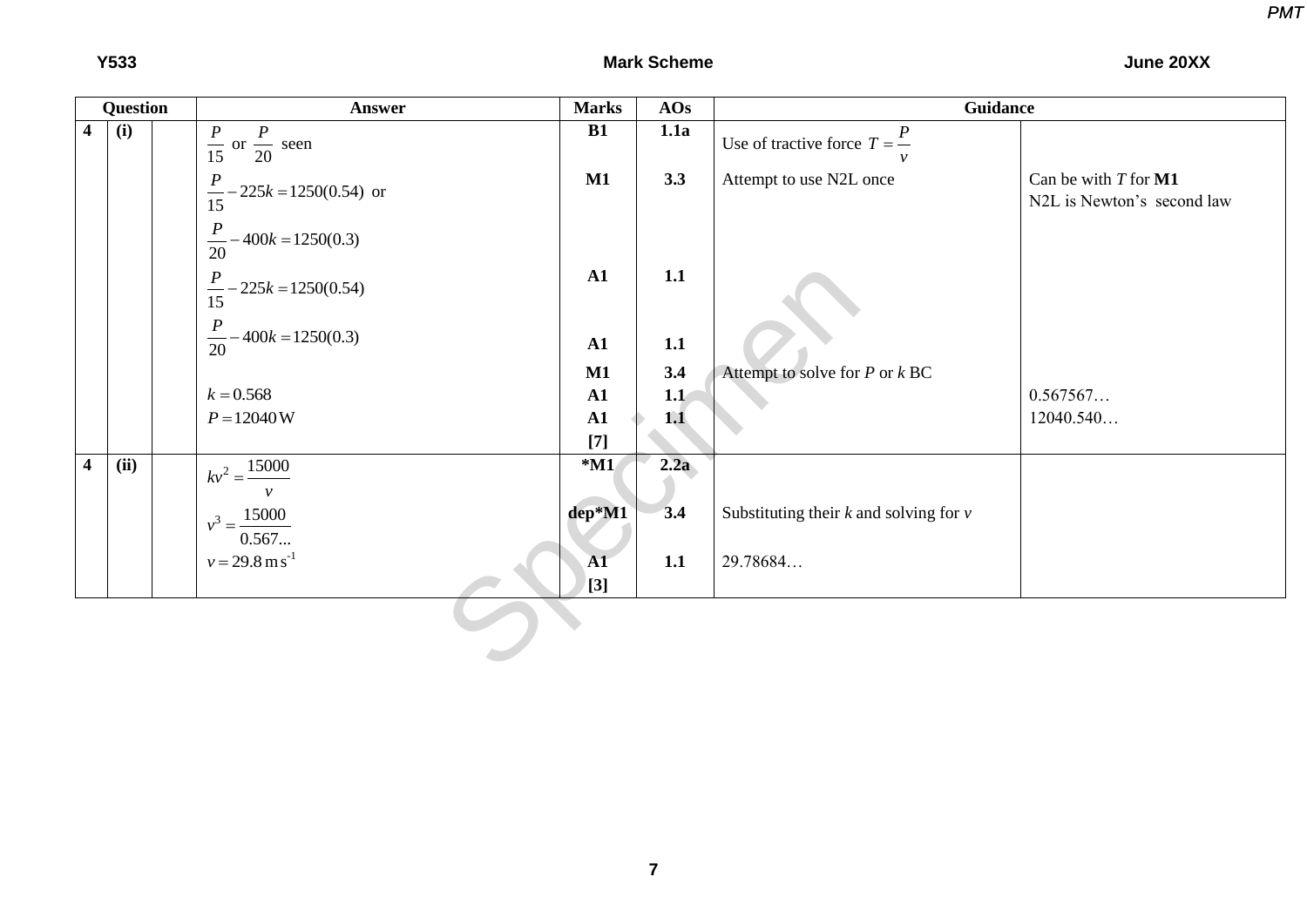|   | <b>Question</b> |     | <b>Answer</b>                                                                                                      | <b>Marks</b> | <b>AOs</b>       | Guidance                                    |                          |
|---|-----------------|-----|--------------------------------------------------------------------------------------------------------------------|--------------|------------------|---------------------------------------------|--------------------------|
| 5 | (i)             |     |                                                                                                                    | $*$ M1       | 1.1a             | Attempt at use of conservation of linear    |                          |
|   |                 |     |                                                                                                                    |              |                  | momentum                                    |                          |
|   |                 |     | $3m(2u) + m(-u) = 3mv + mw$                                                                                        | ${\bf A1}$   | 1.1              |                                             |                          |
|   |                 |     |                                                                                                                    | $*$ M1       | 1.1a             | Attempt at use of restitution equation,     |                          |
|   |                 |     |                                                                                                                    |              |                  | must be correct way round                   |                          |
|   |                 |     | $v-w = -e(2u - (-u))$                                                                                              | A1           | 1.1              | Must be consistent with directions used     |                          |
|   |                 |     |                                                                                                                    |              |                  | for conservation of linear momentum         |                          |
|   |                 |     |                                                                                                                    | dep*M1       | 3.1 <sub>b</sub> | Solving simultaneous equations              |                          |
|   |                 |     | $v = \frac{1}{4}u(5-3e)$                                                                                           | ${\bf A1}$   | 1.1              |                                             |                          |
|   |                 |     |                                                                                                                    |              |                  |                                             |                          |
|   |                 |     |                                                                                                                    | [6]          |                  |                                             |                          |
| 5 | (ii)            | (a) | $T_{before} = \frac{1}{2}(3m)(2u)^2 + \frac{1}{2}m(-u)^2$                                                          | B1           | 1.1              |                                             |                          |
|   |                 |     |                                                                                                                    |              |                  |                                             |                          |
|   |                 |     |                                                                                                                    | $[1]$        |                  |                                             |                          |
| 5 | (ii)            | (b) |                                                                                                                    | <b>B1FT</b>  | 1.1              | B1 for each term correct for their part (i) |                          |
|   |                 |     | $T_{after} = \frac{1}{2}(3m)\left(\frac{u}{4}\right)^2(5-3e)^2 + \frac{1}{2}(m)\left(\frac{u}{4}\right)^2(5+9e)^2$ | <b>B1FT</b>  | 1.1              |                                             |                          |
|   |                 |     |                                                                                                                    | $[2]$        |                  |                                             |                          |
| 5 | (iii)           |     | $\frac{13}{2}\lambda mu^2 = \frac{3}{32}mu^2(5-3e)^2 + \frac{1}{32}mu^2(5+9e)^2$                                   | <b>B1FT</b>  | 3.4              | $\lambda T_{before} = T_{after}$            |                          |
|   |                 |     |                                                                                                                    |              |                  |                                             |                          |
|   |                 |     | $\lambda = \frac{27e^2 + 25}{\lambda}$                                                                             | M1           | 1.1              | Rearrange to make $\lambda$ the subject     |                          |
|   |                 |     |                                                                                                                    | E1           | 1.1              | AG cancelling of $mu^2$ factor must be seen |                          |
|   |                 |     |                                                                                                                    |              |                  | and expansion of brackets                   |                          |
|   |                 |     |                                                                                                                    | $[3]$        |                  |                                             |                          |
| 5 | (iv)            | (a) | $\lambda = 1 (\Rightarrow e = 1)$ so the collision is perfectly                                                    | B1           | 2.4              | oe e.g. there is no loss in kinetic energy  | language must be precise |
|   |                 |     | elastic                                                                                                            |              |                  |                                             |                          |
|   |                 | (b) | $\lambda = \frac{25}{52} \Rightarrow e = 0$ so the collision is perfectly                                          | M1           | 1.1              | Substitute $\lambda$ and solve for e        | language must be precise |
|   |                 |     |                                                                                                                    | A1           | 2.4              | oe e.g. the particles coalesce              |                          |
|   |                 |     | inelastic                                                                                                          |              |                  |                                             |                          |
|   |                 |     |                                                                                                                    | $[3]$        |                  |                                             |                          |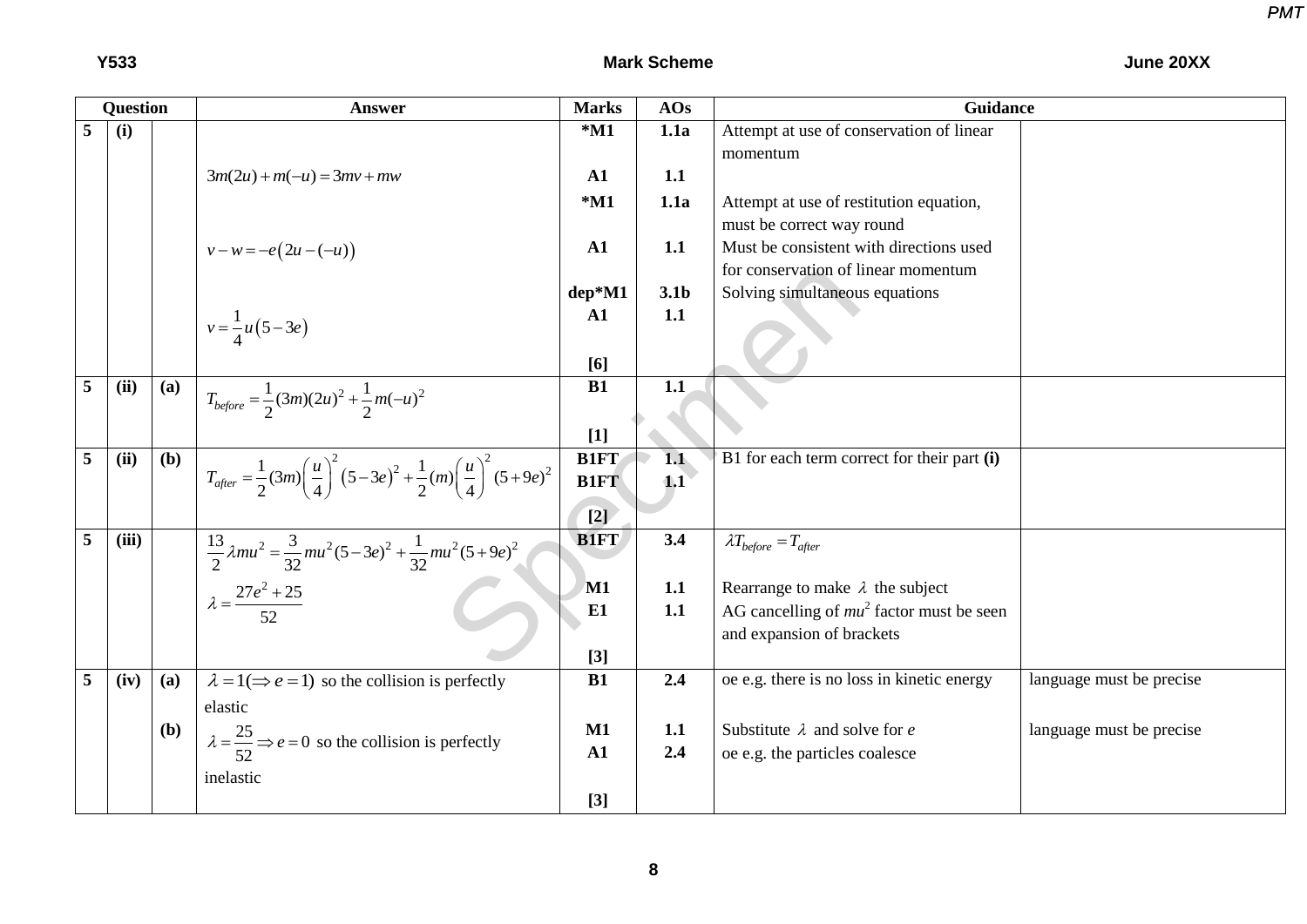### **Y533 Mark Scheme June 20XX**

| <b>June 20XX</b> |  |
|------------------|--|
|------------------|--|

|   | Question | Answer                                                                | <b>Marks</b>  | AOs              | Guidance                                   |               |
|---|----------|-----------------------------------------------------------------------|---------------|------------------|--------------------------------------------|---------------|
| 6 | (i)      | $T_{PQ} \cos 30 = 2g$                                                 | M1            | 3.3              | Resolving vertically for $Q$               |               |
|   |          | $T_{PO} = 22.6 N$                                                     | ${\bf A1}$    | 1.1              |                                            | 22.632130     |
|   |          |                                                                       | $[2]$         |                  |                                            |               |
| 6 | (ii)     | $r = 1.5\sin 60 + 0.75\sin 30$                                        | B1            | 3.1 <sub>b</sub> | May be implied in N2L for $Q$              |               |
|   |          | $T_{PO}$ sin 30 = $2r\omega^2$                                        | $\mathbf{M1}$ | 3.3              | N2L for $Q$ with their $r$                 |               |
|   |          | $\omega$ = 1.84 rad s <sup>-1</sup>                                   | ${\bf A1}$    | 1.1              |                                            | 1.8384425     |
|   |          |                                                                       | $[3]$         |                  |                                            |               |
| 6 | (iii)    | $v_p = 2.39 \text{ m s}^{-1}$                                         | <b>B1FT</b>   | 1.1              | $(1.5\sin 60)$ (their $\omega$ )           |               |
|   |          |                                                                       | $[1]$         |                  |                                            |               |
| 6 | (iv)     | $T_{AP}$ cos 60 = 2.5 g + $T_{PO}$ cos 30                             | $\mathbf{M1}$ | 3.1 <sub>b</sub> | Resolving vertically for $P$               |               |
|   |          |                                                                       | $\mathbf{M1}$ | 1,1              | Substituting cv for $T_{p_0}$ from (i) and |               |
|   |          |                                                                       |               |                  | solving for $T_{AP}$                       |               |
|   |          | $T_{AP} = 88.2 N$                                                     | ${\bf A1}$    | 1.1              |                                            |               |
|   |          |                                                                       | $[3]$         |                  |                                            |               |
| 6 | (v)      |                                                                       | $\mathbf{M1}$ | 3.1 <sub>b</sub> | N2L for $P$ (4 terms)                      |               |
|   |          | $T_{BP} + T_{AP} \sin 60 - T_{PQ} \sin 30 = 2.5(1.5 \sin 60)\omega^2$ | ${\bf A1}$    | 1.1              |                                            |               |
|   |          | $T_{BP} = -54.1 \text{ N so }  T_{BP}  = 54.1$                        | ${\bf A1}$    | 1.1              |                                            | $-54.0909226$ |
|   |          | $T_{RP}$ < 0 : rod BP is under compression                            | <b>A1FT</b>   | 3.2a             | FT the sign of $T_{BP}$                    |               |
|   |          |                                                                       | $[4]$         |                  |                                            |               |
|   |          |                                                                       |               |                  |                                            |               |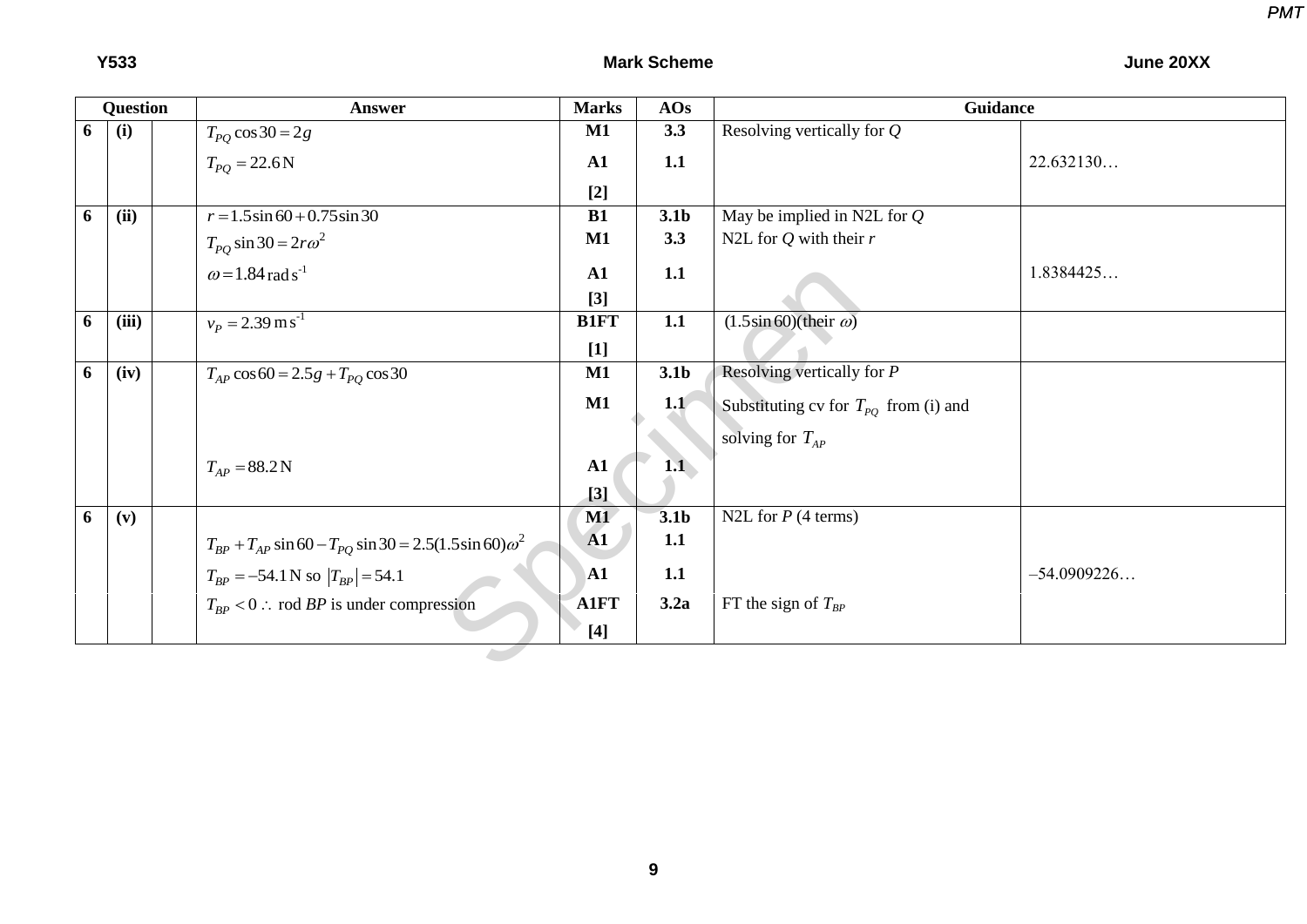### **Assessment Objectives (AO) Grid**

| Question      | AO1                     | AO2            | AO3(PS)                 | AO3(M)         | <b>Total</b>            |
|---------------|-------------------------|----------------|-------------------------|----------------|-------------------------|
| 1(i)          | $\overline{3}$          | $\circledcirc$ | $\circledcirc$          | $\circledcirc$ | $\mathbf{3}$            |
| 1(ii)         | 3                       | $\circledcirc$ | $\circledcirc$          | $\circledcirc$ | $\overline{\mathbf{3}}$ |
| 2(i)          | $\mathbf{1}$            | $\mathbf 1$    | $\mathbb O$             | $\overline{c}$ | $\overline{\mathbf{4}}$ |
| 2(ii)         |                         | $\mathbf{1}$   |                         |                | $\mathbf{1}$            |
| 2(iii)        | $\overline{c}$          |                |                         |                | $\overline{2}$          |
| 3(i)          | $\mathbf{1}$            | $\circledcirc$ | $\circledcirc$          | $\circledcirc$ | $\mathbf{1}$            |
| 3(ii)         | $\overline{\mathbf{3}}$ | $\mathbb O$    | $\circledcirc$          | 3              | 6                       |
| 3(iii)        | $\circledcirc$          | $\mathbf{l}$   | $\circledcirc$          | $\mathbf{1}$   | $\overline{2}$          |
| 4(i)          | 5                       | $\circledcirc$ | $\circledS$             | $\overline{2}$ | $\overline{7}$          |
| 4(ii)         | $\mathbf{1}$            | $\mathbf{1}$   | $\circledcirc$          | $\mathbf{1}$   | 3                       |
| 5(i)          | 5                       | $\circledcirc$ | $\mathbf{1}$            | $\circledcirc$ | 6                       |
| 5(ii)(a)      | $\mathbf{1}$            | $\circledS$    | $\circledcirc$          | $\circledcirc$ | $\mathbf{1}$            |
| 5(ii)(b)      | $\overline{c}$          | $\circledcirc$ | $\circledcirc$          | $\circledcirc$ | $\mathbf{2}$            |
| 5(iii)        | $\overline{c}$          | $\mathbb O$    | $\circledS$             | $\mathbf{1}$   | $\mathbf{3}$            |
| 5(iv)         | $\mathbf{1}$            | $\overline{2}$ | $\circledcirc$          | $\overline{0}$ | $\overline{\mathbf{3}}$ |
| 6(i)          | $\mathbf{1}$            | $\circledcirc$ | $\circledS$             | $\mathbf{1}$   | $\overline{2}$          |
| 6(ii)         | $\mathbf{1}$            | $\circledcirc$ | $\mathbf{1}$            | $\mathbf{1}$   | $\mathbf{3}$            |
| 6(iii)        | $\mathbf{1}$            | $\circledcirc$ | $\circledcirc$          | 0              | $\mathbf{1}$            |
| 6(iv)         | $\overline{c}$          | $\circledS$    | $\mathbf{1}$            | $\overline{O}$ | 3                       |
| 6(v)          | $\overline{c}$          | $\mathbb O$    | $\overline{c}$          | $\circledcirc$ | $\overline{\mathbf{4}}$ |
| 6(vi)         | $\circledcirc$          | $\circledS$    | $\circledcirc$          | $\circ$        | $\circledR$             |
| <b>Totals</b> | 37                      | 6              | $\overline{\mathbf{5}}$ | 12             | 60                      |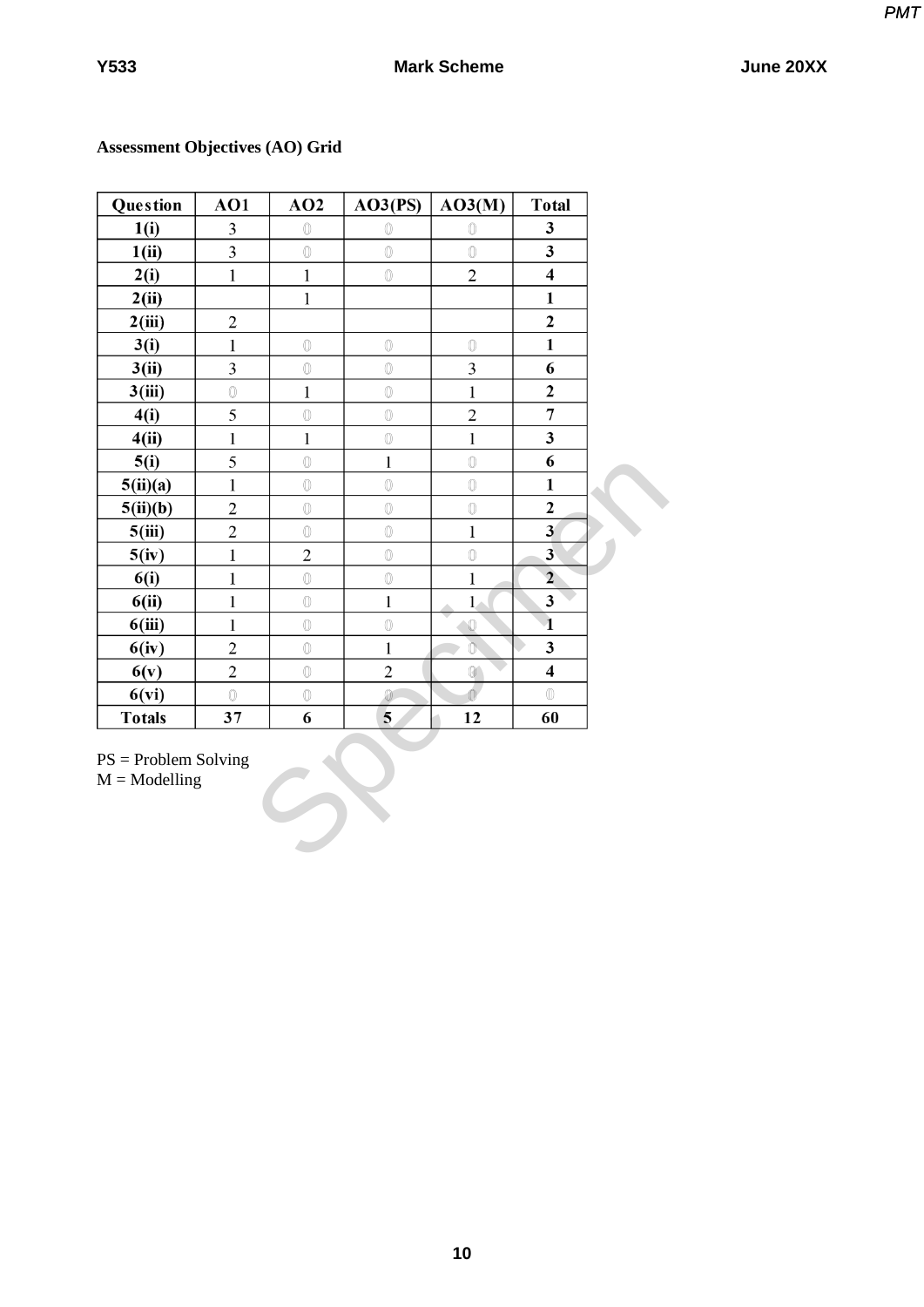**BLANK PAGE** 

Specimen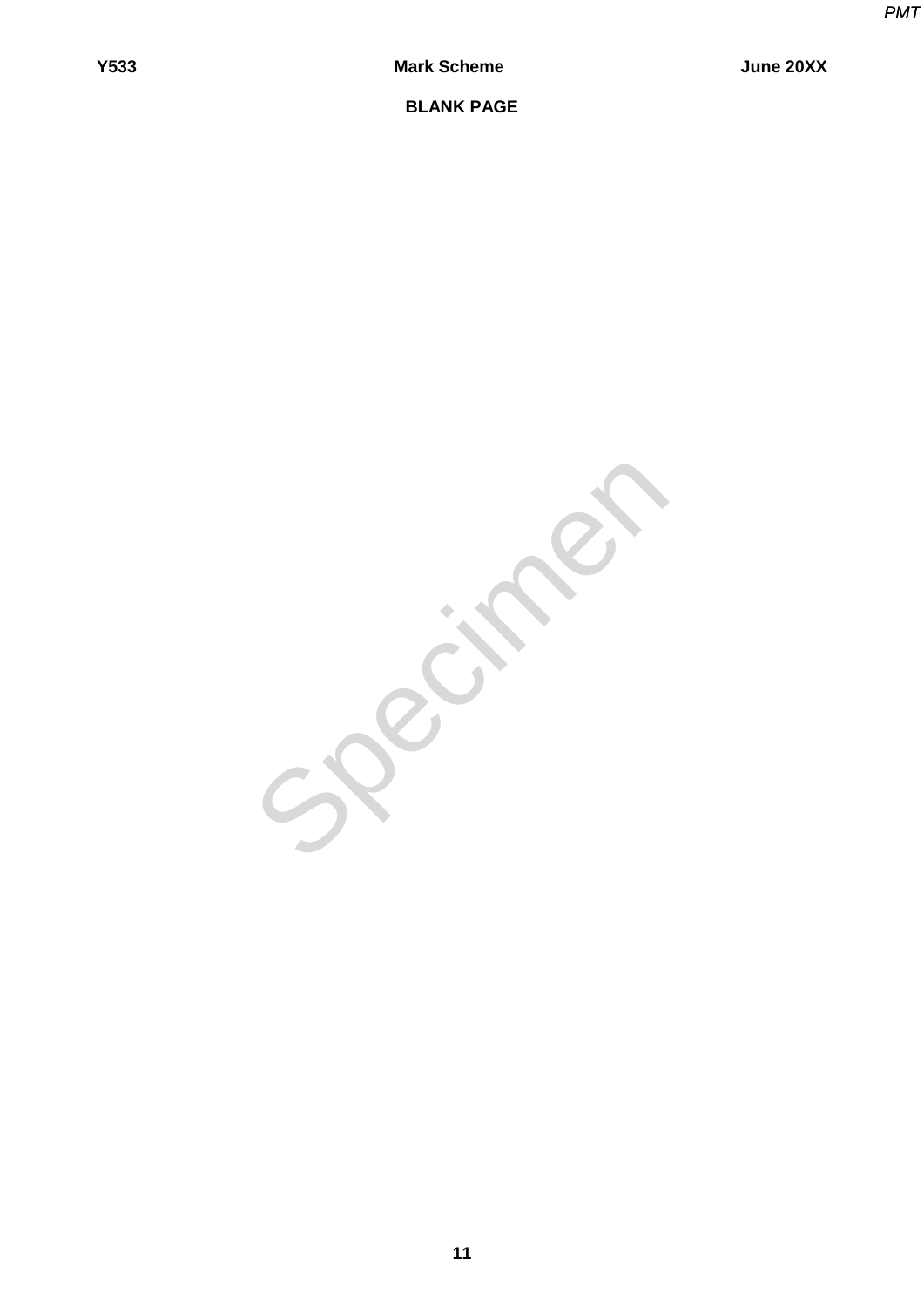**BLANK PAGE** 

Specimen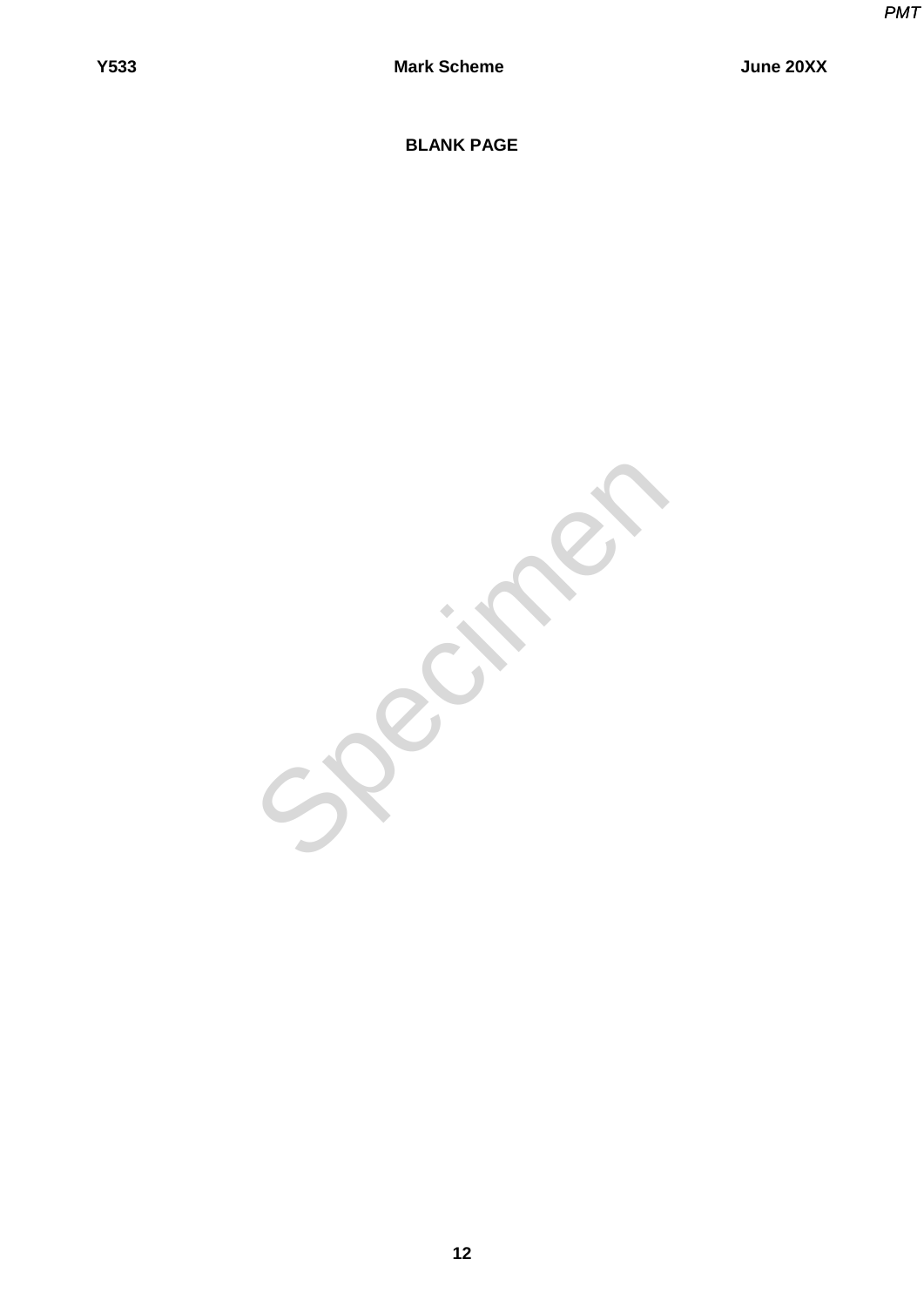



## **AS Level Further Mathematics A Y533 Mechanics**

Printed Answer Booklet

# **Date – Morning/Afternoon**

Time allowed: 1 hour 15 minutes

### **OCR supplied materials:**

- Printed Answer Booklet
- Formulae AS Level Further Mathematics A

### **You must have:**

- Printed Answer Booklet
- Formulae AS Level Further Mathematics A
- 



| You must have:<br>• Printed Answer Booklet | • Formulae AS Level Further Mathematics A<br>• Formulae AS Level Further Mathematics A<br>• Scientific or graphical calculator | <u>ili Adili Tolii oolii oolii oolii ooli iool</u>                                   |
|--------------------------------------------|--------------------------------------------------------------------------------------------------------------------------------|--------------------------------------------------------------------------------------|
|                                            |                                                                                                                                |                                                                                      |
| <b>First name</b>                          |                                                                                                                                |                                                                                      |
| Last name                                  |                                                                                                                                |                                                                                      |
| <b>Centre</b><br>number                    |                                                                                                                                | <b>Candidate</b><br>number                                                           |
| <b>INSTRUCTIONS</b>                        |                                                                                                                                |                                                                                      |
|                                            | Use black ink. HB pencil may be used for graphs and diagrams only.                                                             |                                                                                      |
|                                            |                                                                                                                                | Complete the boxes provided on the Printed Answer Booklet with your name, centre num |
| and candidate number.                      |                                                                                                                                |                                                                                      |
|                                            | Answer all the questions.                                                                                                      |                                                                                      |

### **INSTRUCTIONS**

- Use black ink. HB pencil may be used for graphs and diagrams only.
- Complete the boxes provided on the Printed Answer Booklet with your name, centre number and candidate number.
- Answer **all** the questions.
- **Write your answer to each question in the space provided in the Printed Answer Booklet.**
- Additional paper may be used if necessary but you must clearly show your candidate number, centre number and question number(s).
- Do **not** write in the bar codes.
- You are permitted to use a scientific or graphical calculator in this paper.
- Final answers should be given to a degree of accuracy appropriate to the context.
- The acceleration due to gravity is denoted by gms<sup>2</sup>. Unless otherwise instructed, when a numerical value is needed, use  $q = 9.8$ .

### **INFORMATION**

- **You are reminded of the need for clear presentation in your answers.**
- The Printed Answer Booklet consists of **12** pages. The Question Paper consists of **8** pages.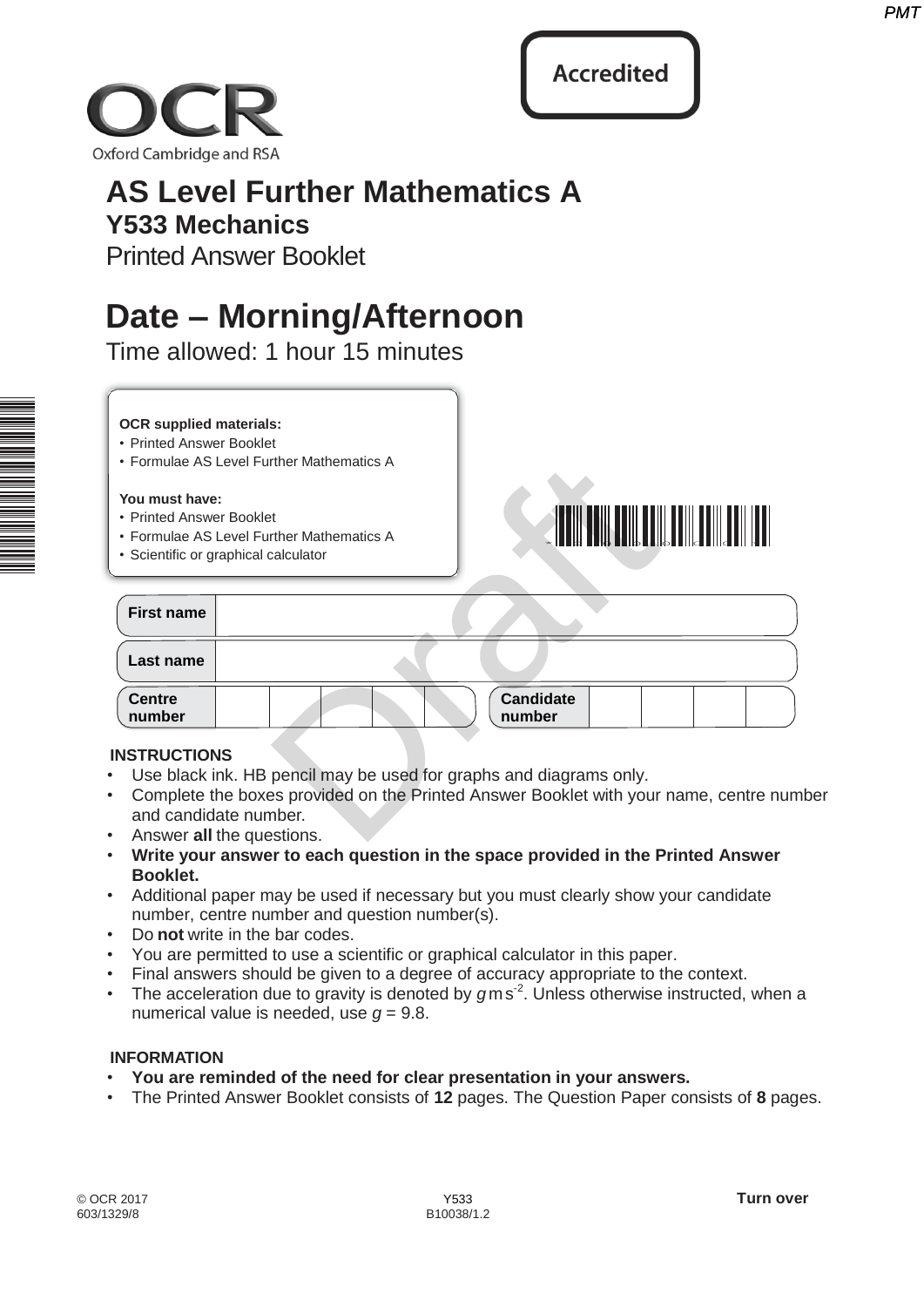**2** 

| 1(i)  |  |
|-------|--|
|       |  |
|       |  |
|       |  |
|       |  |
|       |  |
|       |  |
|       |  |
|       |  |
|       |  |
|       |  |
|       |  |
|       |  |
|       |  |
|       |  |
|       |  |
|       |  |
| 1(ii) |  |
|       |  |
|       |  |
|       |  |
|       |  |
|       |  |
|       |  |
|       |  |
|       |  |
|       |  |
|       |  |
|       |  |
|       |  |
|       |  |
|       |  |
|       |  |
|       |  |
|       |  |
|       |  |
|       |  |
|       |  |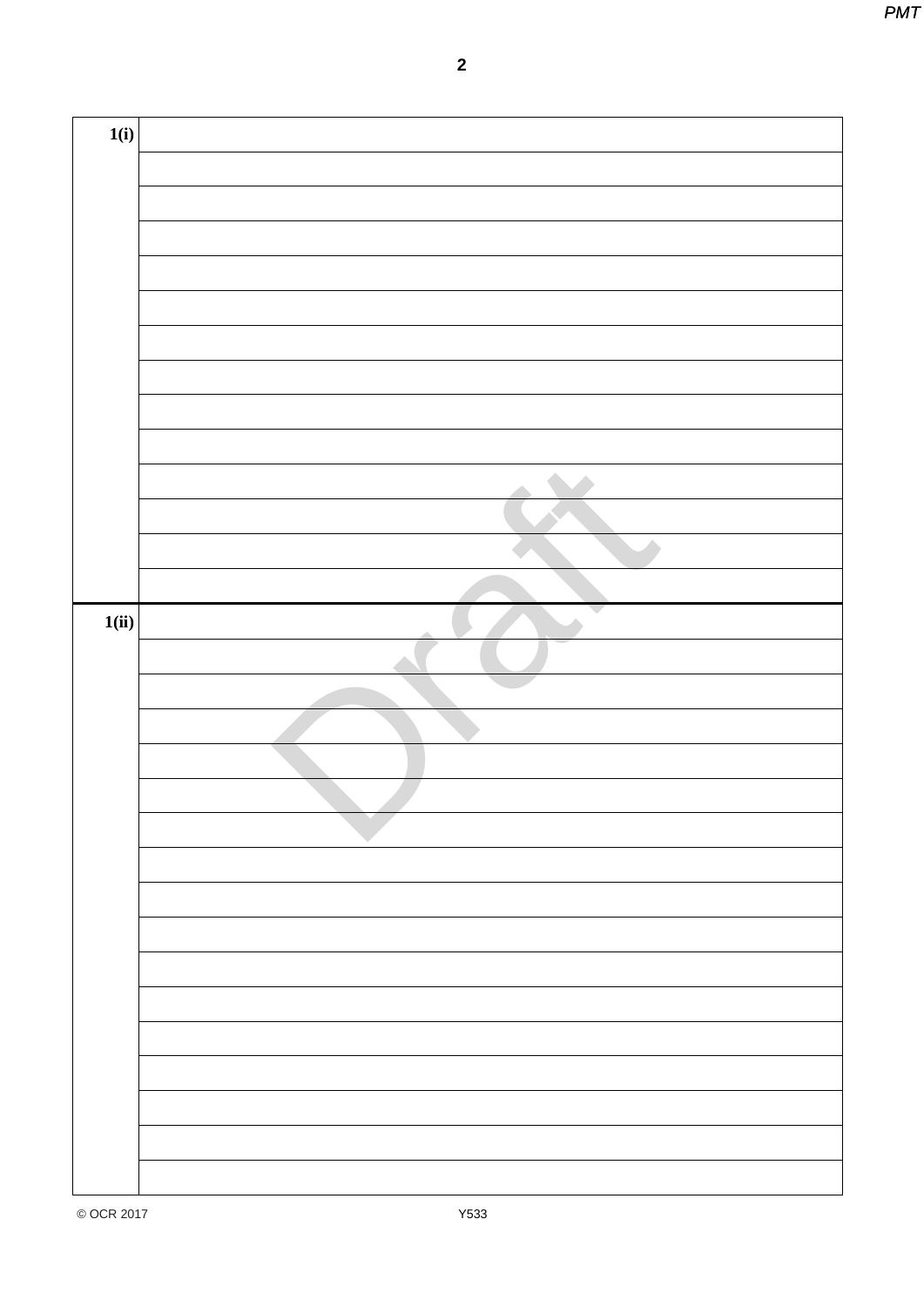

| 2(i)  |  |
|-------|--|
|       |  |
|       |  |
|       |  |
|       |  |
|       |  |
|       |  |
|       |  |
|       |  |
|       |  |
|       |  |
|       |  |
|       |  |
|       |  |
|       |  |
|       |  |
|       |  |
|       |  |
|       |  |
|       |  |
| 2(ii) |  |
|       |  |
|       |  |
|       |  |
|       |  |
|       |  |
|       |  |
|       |  |
|       |  |
|       |  |
|       |  |
|       |  |
|       |  |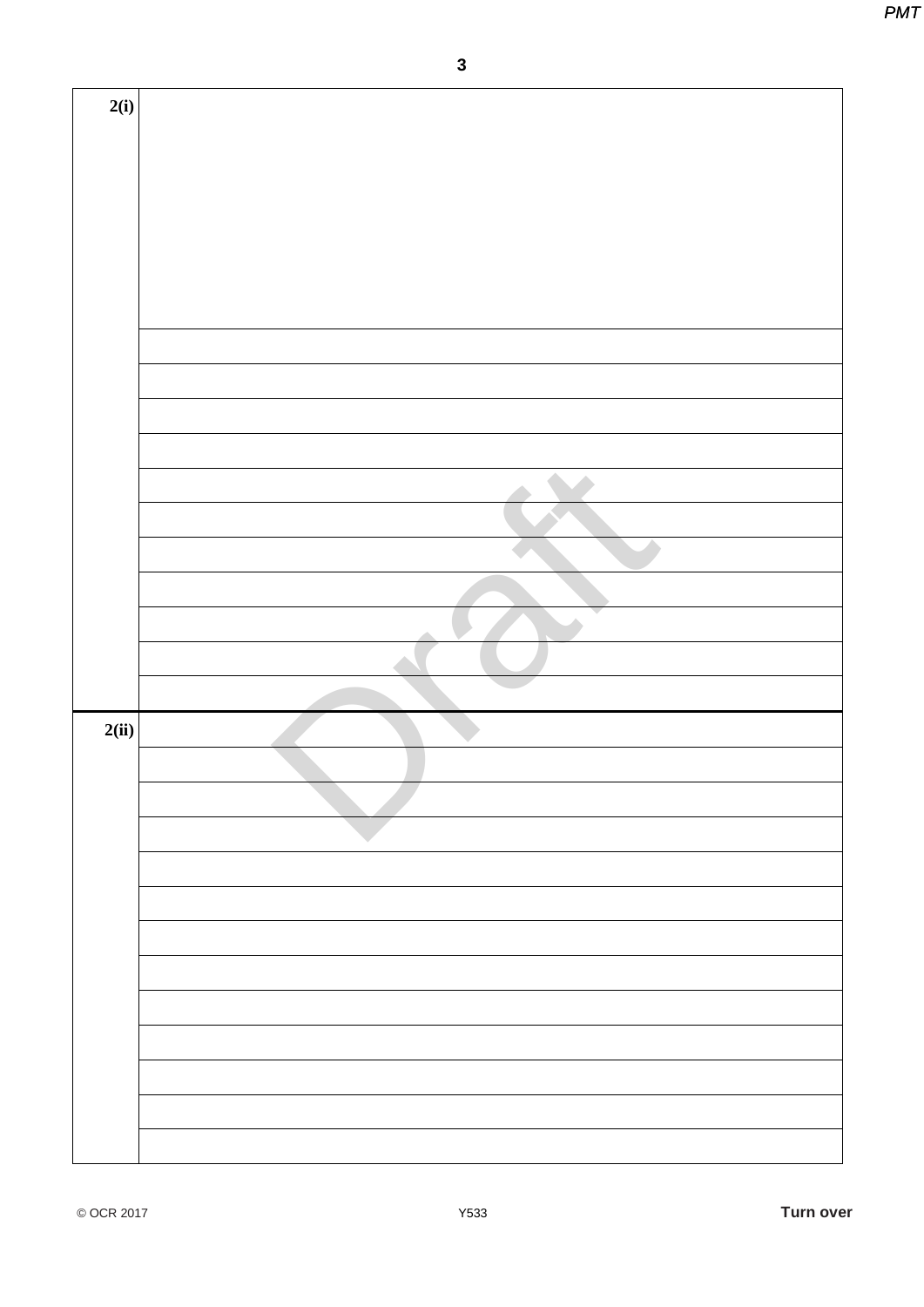| 2(iii) |  |
|--------|--|
|        |  |
|        |  |
|        |  |
|        |  |
| 3(i)   |  |
|        |  |
|        |  |
|        |  |
|        |  |
| 3(ii)  |  |
|        |  |
|        |  |
|        |  |
|        |  |
|        |  |
|        |  |
|        |  |
|        |  |
|        |  |
|        |  |
|        |  |
|        |  |
|        |  |
|        |  |
|        |  |
|        |  |
|        |  |
|        |  |
|        |  |
|        |  |
|        |  |
|        |  |
|        |  |
|        |  |
|        |  |
|        |  |
|        |  |
|        |  |
|        |  |
|        |  |
|        |  |
|        |  |
|        |  |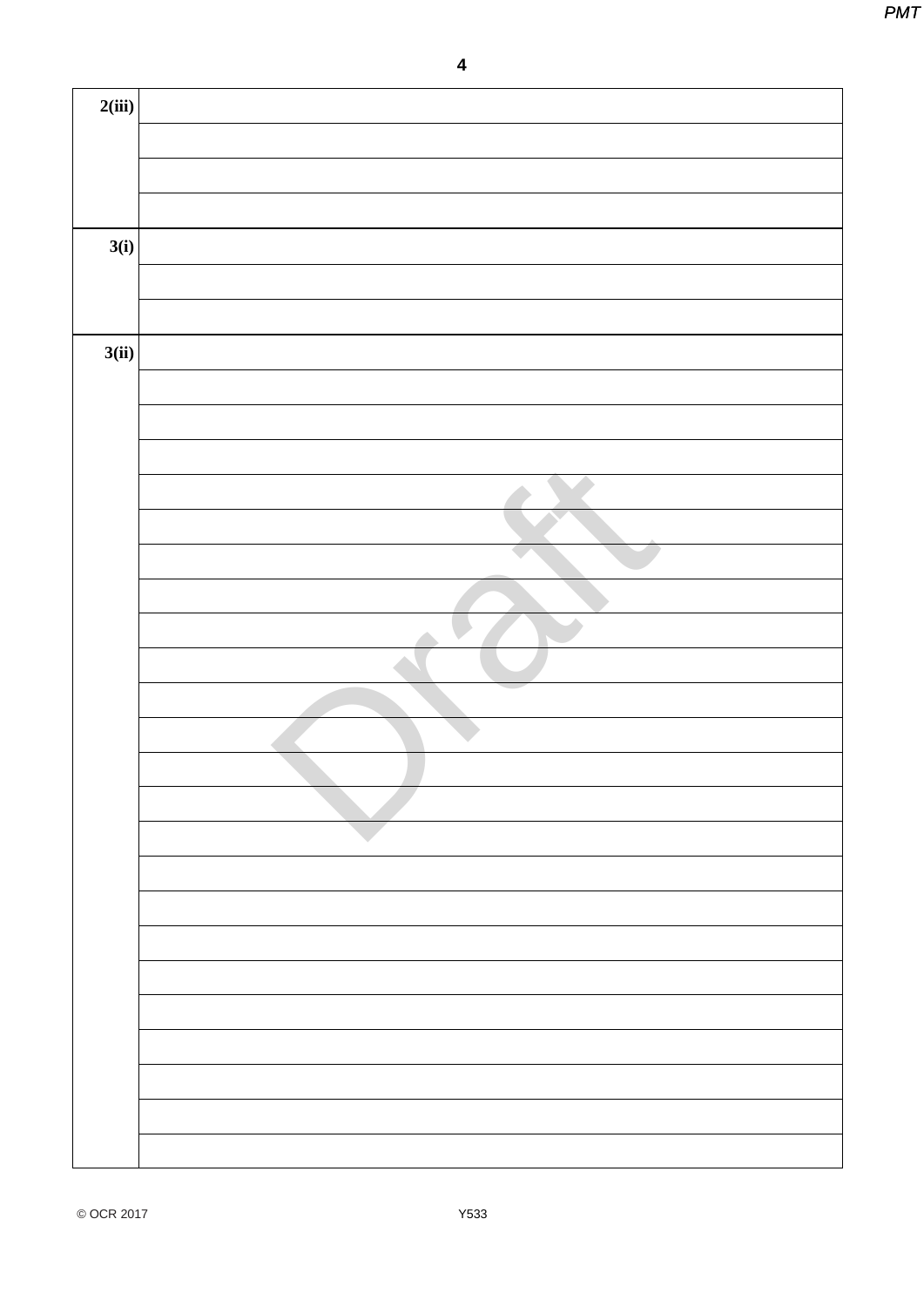| 3(iii) |  |
|--------|--|
|        |  |
|        |  |
|        |  |
|        |  |
|        |  |
|        |  |
|        |  |
|        |  |
|        |  |
| 3(iv)  |  |
|        |  |
|        |  |
|        |  |
|        |  |
|        |  |
|        |  |
|        |  |
|        |  |
|        |  |
|        |  |
|        |  |
|        |  |
|        |  |

### **PLEASE DO NOT WRITE IN THIS SPACE**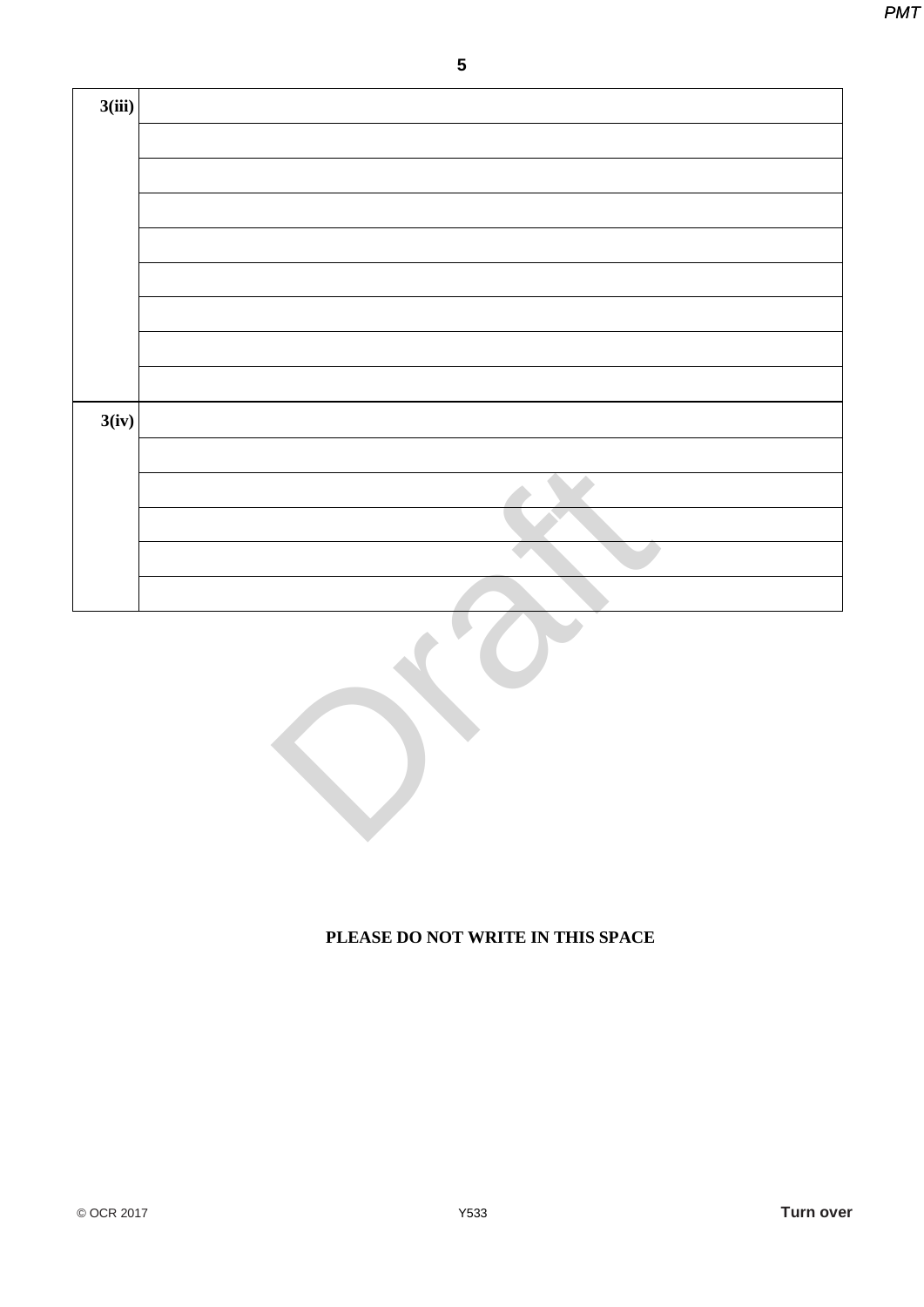| 4(i)  |  |
|-------|--|
|       |  |
|       |  |
|       |  |
|       |  |
|       |  |
|       |  |
|       |  |
|       |  |
|       |  |
|       |  |
|       |  |
|       |  |
|       |  |
|       |  |
|       |  |
|       |  |
|       |  |
|       |  |
|       |  |
|       |  |
|       |  |
|       |  |
|       |  |
|       |  |
|       |  |
|       |  |
| 4(ii) |  |
|       |  |
|       |  |
|       |  |
|       |  |
|       |  |
|       |  |
|       |  |
|       |  |
|       |  |
|       |  |
|       |  |
|       |  |
|       |  |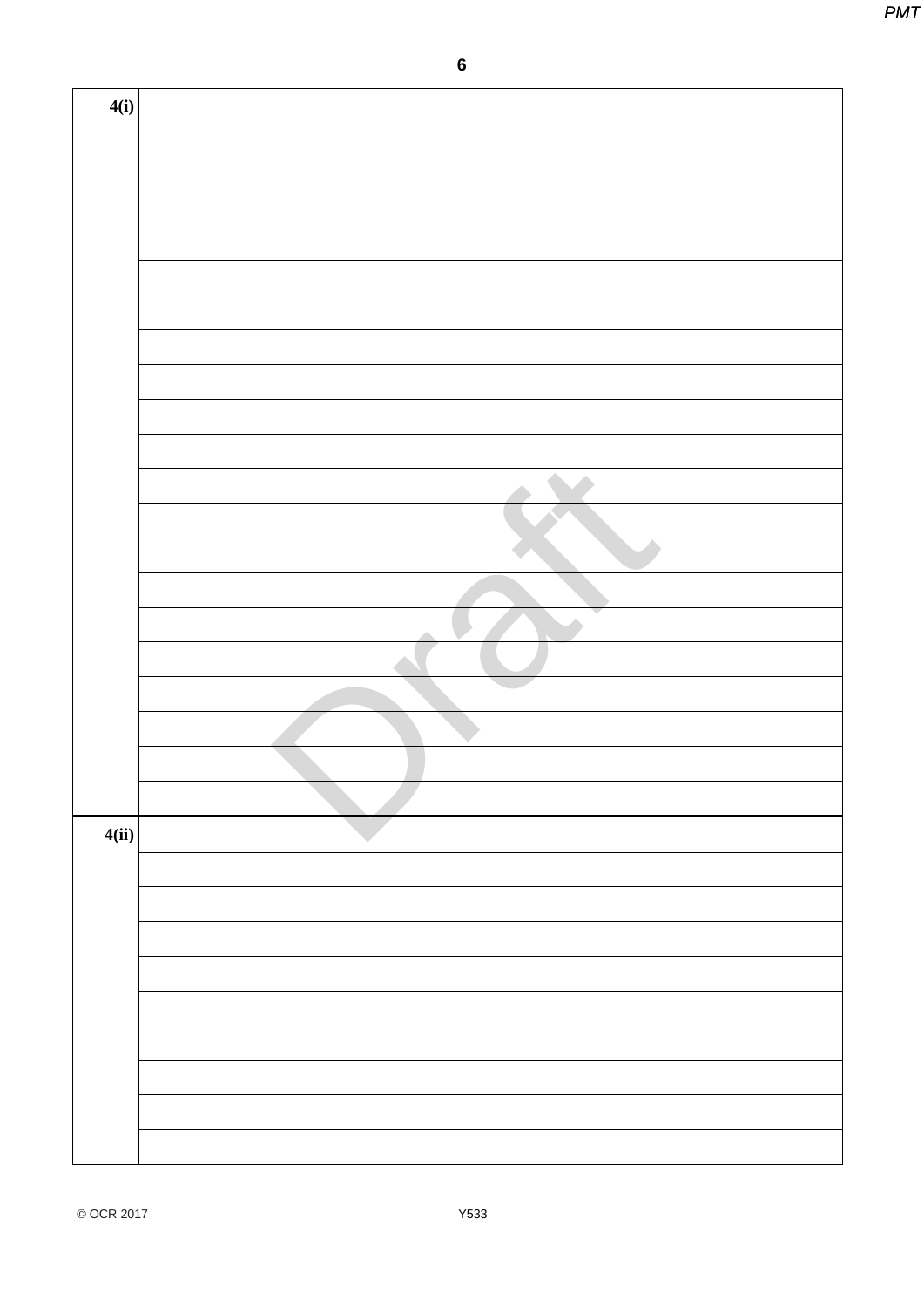| 5(i)     |  |
|----------|--|
|          |  |
|          |  |
|          |  |
|          |  |
|          |  |
|          |  |
|          |  |
|          |  |
|          |  |
|          |  |
|          |  |
|          |  |
|          |  |
|          |  |
|          |  |
|          |  |
|          |  |
|          |  |
|          |  |
|          |  |
|          |  |
|          |  |
| 5(ii)(a) |  |
|          |  |
|          |  |
|          |  |
|          |  |
| 5(ii)(b) |  |
|          |  |
|          |  |
|          |  |
|          |  |
|          |  |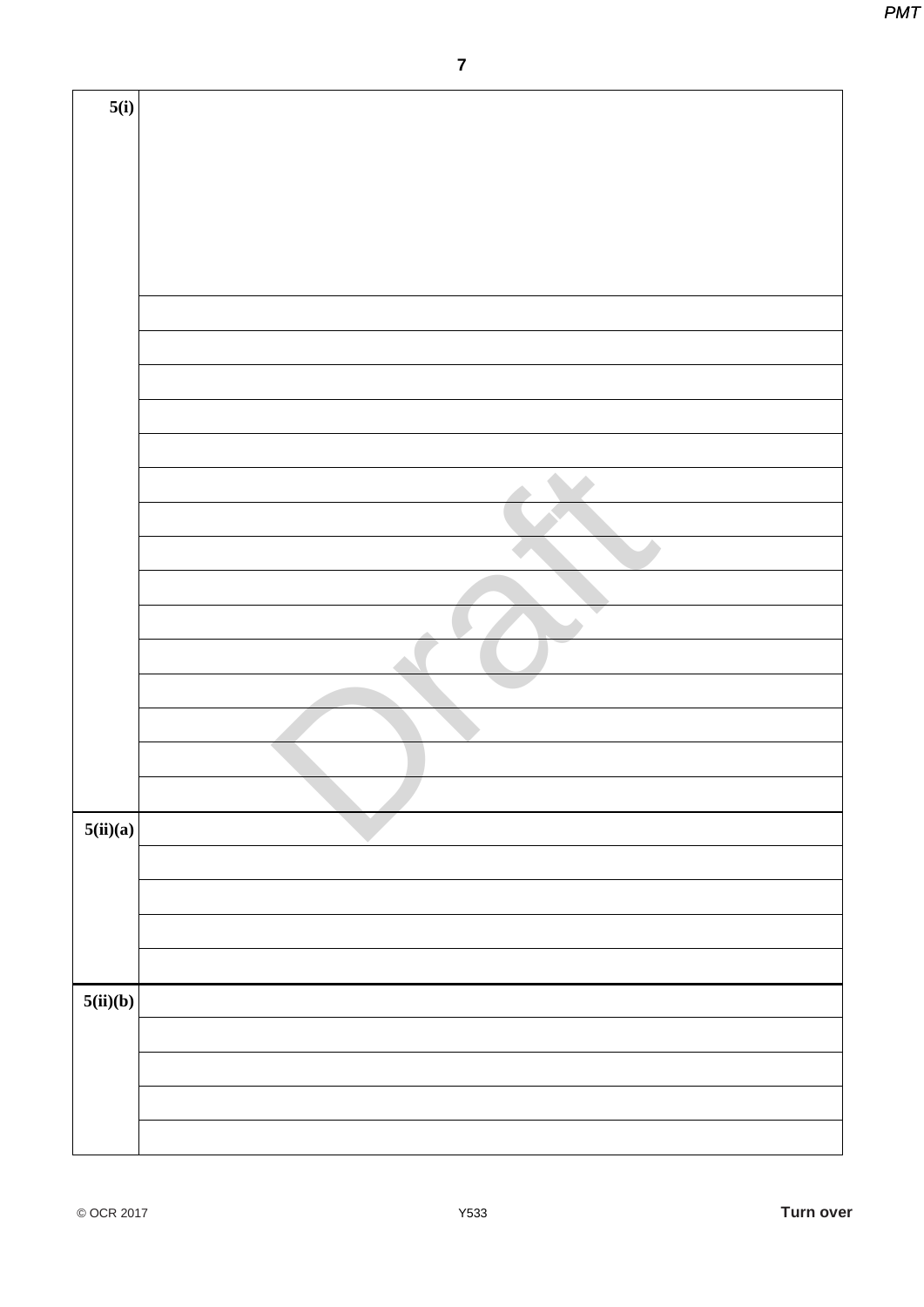| 5(iii)   |  |
|----------|--|
|          |  |
|          |  |
|          |  |
|          |  |
|          |  |
|          |  |
|          |  |
|          |  |
|          |  |
|          |  |
|          |  |
|          |  |
|          |  |
|          |  |
| 5(iv)(a) |  |
|          |  |
|          |  |
|          |  |
|          |  |
|          |  |
|          |  |
|          |  |
| (b)      |  |
|          |  |
|          |  |
|          |  |
|          |  |
|          |  |
|          |  |
|          |  |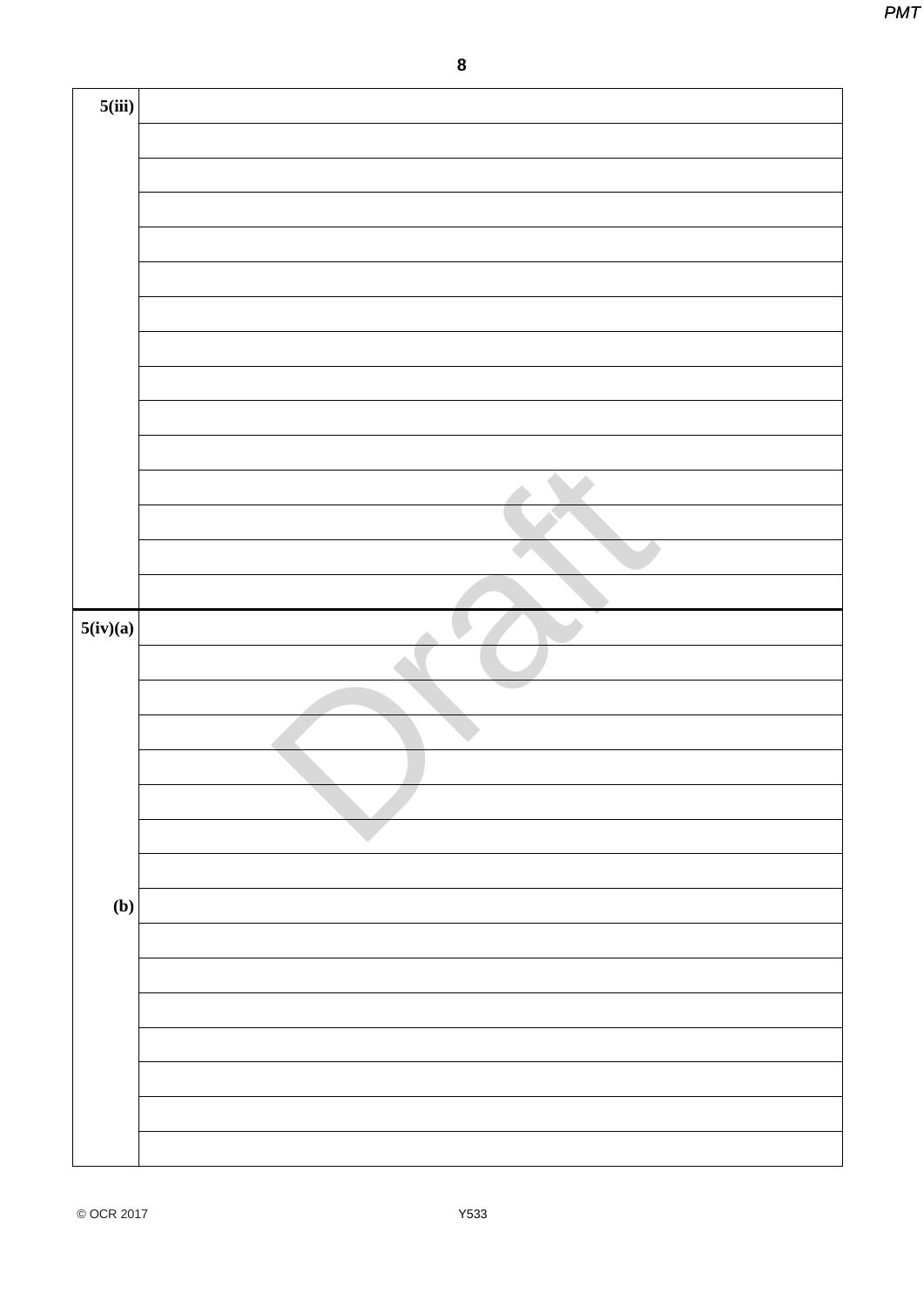| 6(i)   |        |
|--------|--------|
|        |        |
|        |        |
|        |        |
|        |        |
|        |        |
|        |        |
|        |        |
|        |        |
|        |        |
|        |        |
|        |        |
|        |        |
|        |        |
| 6(ii)  | $\sim$ |
|        |        |
|        |        |
|        |        |
|        |        |
|        |        |
|        |        |
| 6(iii) |        |
|        |        |
|        |        |
|        |        |
|        |        |
|        |        |
|        |        |
|        |        |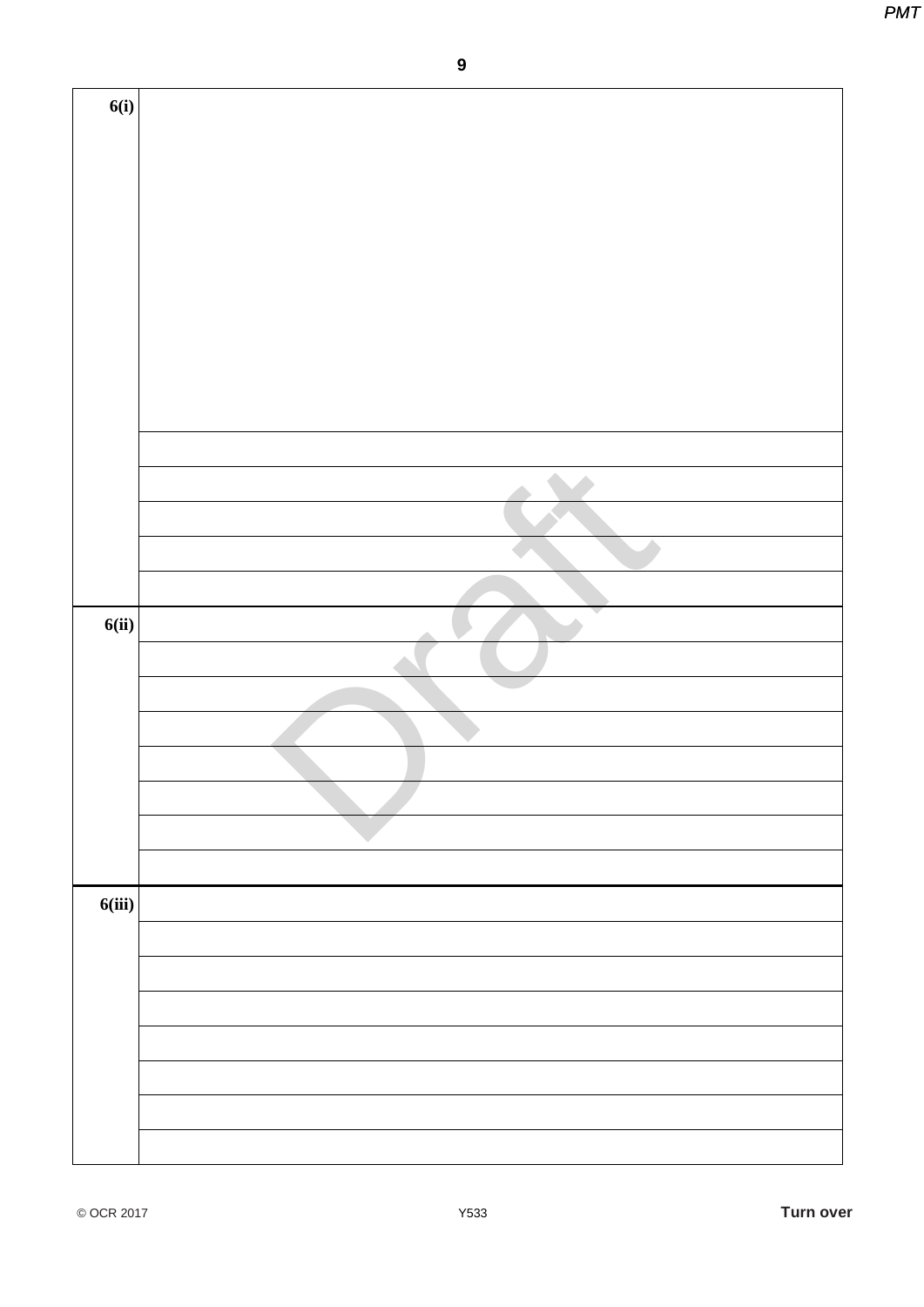| 6(iv) |  |
|-------|--|
|       |  |
|       |  |
|       |  |
|       |  |
|       |  |
|       |  |
| 6(v)  |  |
|       |  |
|       |  |
|       |  |
|       |  |
|       |  |
|       |  |
|       |  |
|       |  |
|       |  |
|       |  |
|       |  |
|       |  |
|       |  |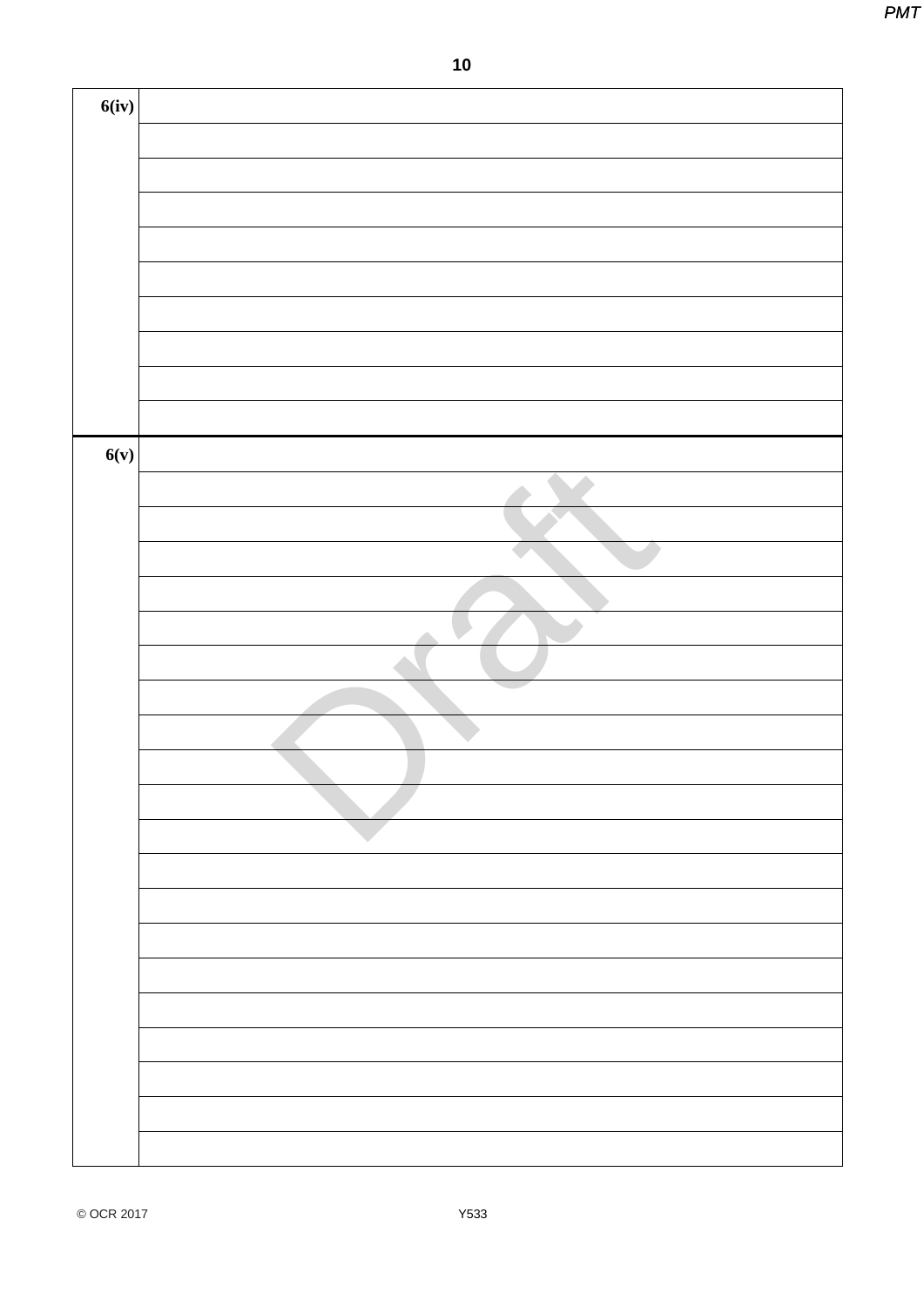# PLEASE DO NOT WRITE ON THIS PAGE

**11**

© OCR 2017 Y533 **Turn over**